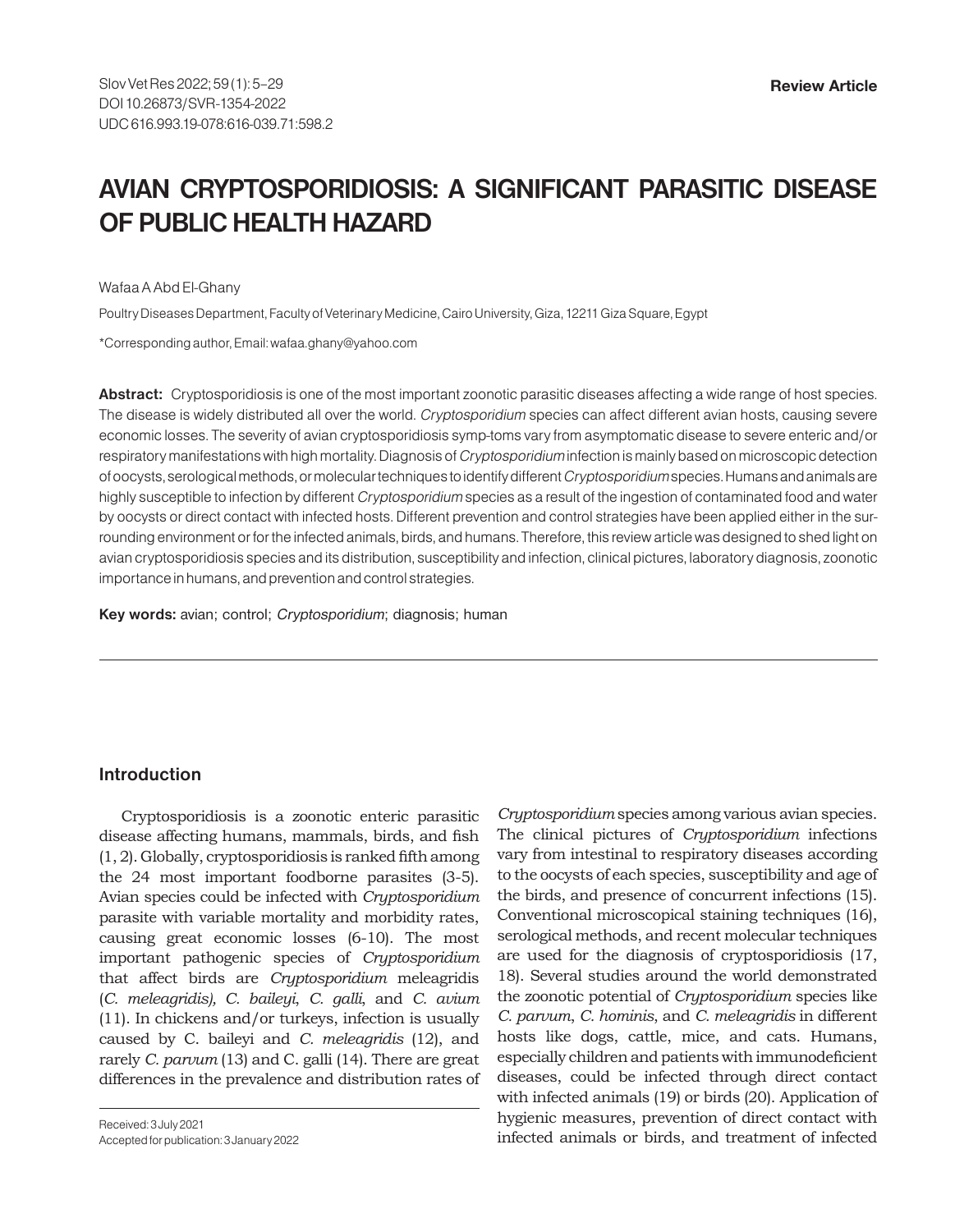animals, especially diarrheic animals or humans, are the most important strategies for the prevention and control of cryptosporidiosis.

Accordingly, this review article was designed to shed light on avian cryptosporidiosis distribution, susceptibility and infection, clinical pictures, laboratory diagnosis, zoonotic importance in humans, and prevention and control strategies.

#### **History and distribution**

Table 1 show the incidence and distribution of Cryptosporidium species in different avian hosts all over the world. The first detection of avian Cryptosporidium oocysts was in the cecum of apparently healthy chickens (21) as these oocysts were similar to C. parvum and C. hominis in humans. Later, for the first time, a unique Cryptosporidium species was described as C. meleagridis by Slavin (22), and this species was molecularly differentiated from C. parvum as a different avian species with zoonotic nature (23). In an Algerian study by Baroudi et al. (24), the prevalence rates of C. meleagridis were 57.9%, 43.9%, and 5.5% in turkey poults, adult turkeys, and broiler chickens, respectively. However, the infection rate of C. meleagridis in chickens of the previous study was 28.9%.

Furthermore, C. meleagridis was previously found in 5% (25), 3% (26), and 3.2% (27) of broiler chickens and 10% of layer chickens in China (28) and in 9% of broilers in Algeria (29).

Another species of Cryptosporidium called C. baileyi was detected in the intestinal tracts, bursae of Fabricius, and cloacae of birds (30), in the upper and lower respiratory tracts of broilers (31, 32, 26) and geese (33), and in the urinary tract as kidneys (34, 35). Recently, C. baileyi was molecularly detected in broiler and layer chickens, ducks, and pigeons as a zoonotic species (36, 27, 37). It has been documented that C. baileyi is the most prevalent avian Cryptosporidium species worldwide and has a wide host range (38-41, 28, 11, 42).

Although C. parvum has zoonotic importance in humans, it is sporadically found in poultry species (11). In 2017, in Germany, the prevalence rates of Cryptosporidium species were 5.7% in broilers and 8.3% in layers, and C. parvum was the most predominant isolate of chickens and turkeys (20, 40). In Brazil, C. parvum was detected in chicks (15), while in the Unites States it was detected in turkeys (43).

Other species of Cryptosporidium have also been identified earlier. Levine (44) found C. tyzzeri in chickens, while Proctor and Kemp (45) found C. anserinum in geese. In 1990, C. blagburni was identified in finches (46, 39), but this species was further described as C. galli with a zoonotic nature. The latter was previously identified in chickens' proventriculi (47, 48, 14).

Different avian species of Cryptosporidium have been reported among Egyptian poultry flocks. The first morphological detection of C. meleagridis, C. baileyi, and C. galli was in quails in 2011. The study showed that the prevalence rates of Cryptosporidium oocysts were 30.8% in bobwhite quails and 33.3% in brown quails with a total percentage of 31.9% (49). From a wide range of avian species in different seasons, Cryptosporidium in all the examined bird species was prevalent in winter (15.4% for fowl, 3.6% for pigeons, 44.2% for ducks, 15.7% for turkeys, and 30% for geese), while the lowest prevalence rate of Cryptosporidium was in spring (8.3% for fowl and 2.6% for pigeons). Cryptosporidium showed less incidence in ducks in autumn (2.4%) and summer (3.2%) and in turkeys (4.4%) (50). In the study of Kalifa et al. (51), the incidence of Cryptosporidium species in ducks was 39.9 %, with the highest rate in winter (74.6%) and the lowest rate in autumn (7.1%). Approximately 55% of 100 ducks had antibodies against cryptosporidiosis. The molecular analysis revealed positive amplification at 435 bp, and sequencing confirmed the presence of C. meleagridis.

Genetically, five genotypes of Cryptosporidium (I, II, III, IV, and V) were identified in birds (9, 52). In Canada, genotypes I to V were identified in wild geese and the black duck (53, 54). Genotype I was detected in canaries and Indian peafowl (41, 55). Genotype II was found in ostriches (56, 57) and other several species of Psittaciformes and Passeriformes (41, 58-62). Genotype IV was identified in Japanese white-eye woodcocks, in addition to the Eurasian woodcock genotype that was detected in Eurasian woodcocks (41). Genotype V was found in cockatiels (52), Psittaciformes (59, 62), and reptiles (63). Phylogenetically, C. meleagridis, C. baileyi, goose genotypes I and II, and the duck genotype belong to the Cryptosporidium intestinal clade, while C. galli, C. andersoni, C. muris, C. serpentis, and genotypes III and IV belong to the gastric clade (64, 41).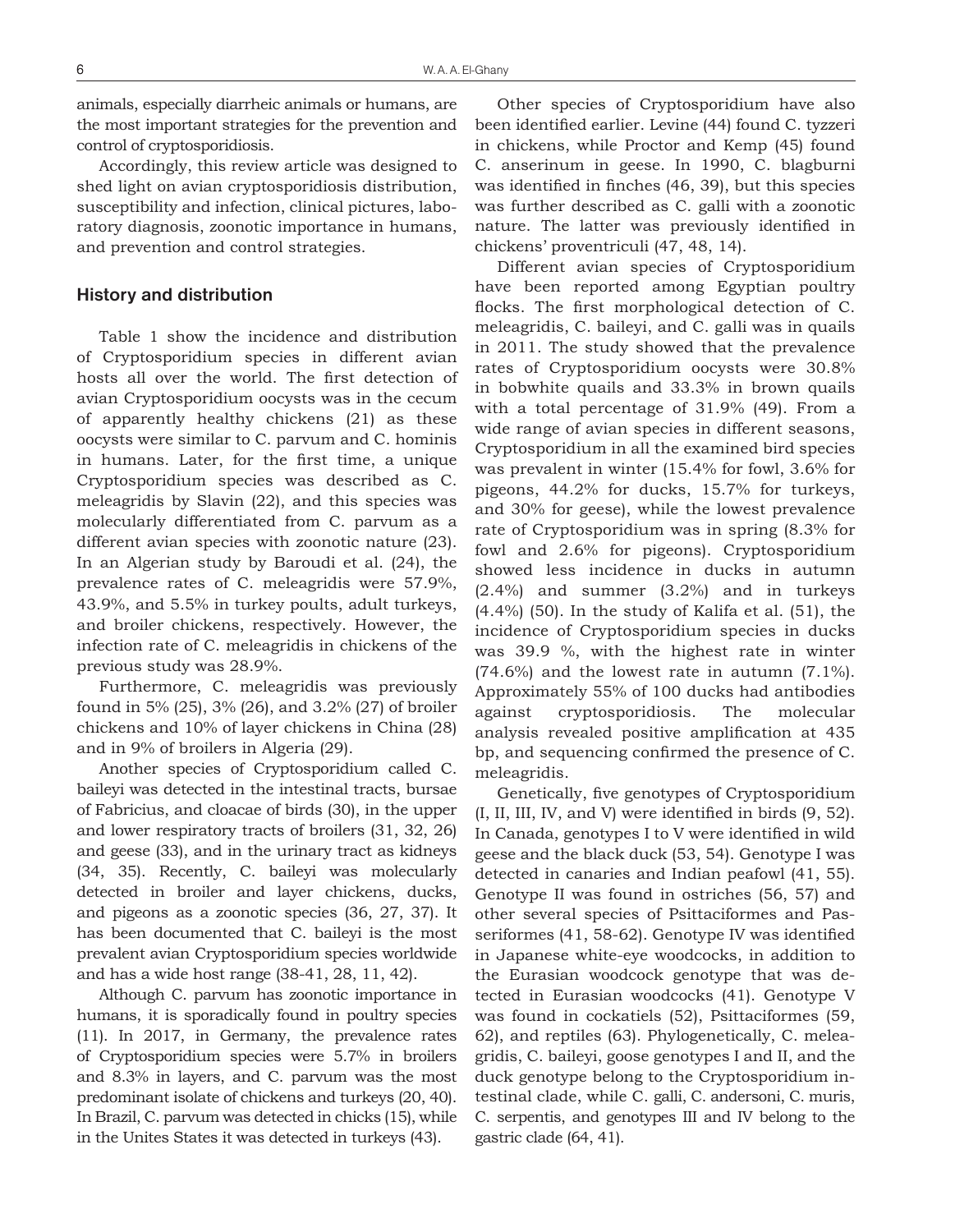# **Table 1:** Incidence and distribution of Cryptosporidium species in different avian hosts all over the world

| Country       | Incidence and distribution                                                                                                                                                                                                                                                                                                                                                                                                                                                                                                                 | Reference |
|---------------|--------------------------------------------------------------------------------------------------------------------------------------------------------------------------------------------------------------------------------------------------------------------------------------------------------------------------------------------------------------------------------------------------------------------------------------------------------------------------------------------------------------------------------------------|-----------|
|               | C. baileyi, C. galli, and C. meleagridis have been characterized in ostriches using morphological,<br>biological, and molecular techniques.                                                                                                                                                                                                                                                                                                                                                                                                | [9]       |
|               | C. baileyi was found in ducks and quail, while C. melagridis was detected in chicken.                                                                                                                                                                                                                                                                                                                                                                                                                                                      | [36]      |
|               | Positive amplification for <i>Cryptosporidium</i> species was observed in $12.6\%$ (24/190) of the<br>samples, including C. baileyi (9.8%; 18/190), C. meleagridis (0.5%, 1/190), C. parvum (2.1%;<br>4/190), and Cryptosporidium species (0.5%; 1/190). Sub-genotyping of C. meleagridis revealed<br>the presence of the subtype IIIgA23G3R1.                                                                                                                                                                                             | [42]      |
|               | Sequencing of <i>Cryptosporidium</i> species revealed presence of <i>C. baileyi</i> in a black vulture,<br>a domestic chickens, and a saffron finch; C. galli in canaries, a cockatiel, and lesser seed-<br>finches; C. meleagridis in a domestic chicken; C. parvum in a cockatiel; Cryptosporidium<br>avian genotype I in a canary and an Indian peafowl; Cryptosporidium avian genotype II<br>in ostriches, and <i>Cryptosporidium</i> avian genotype III in a cockatiel and a peach-faced<br>lovebird.                                 | [55]      |
|               | Molecular analysis of nucleotide sequences grouped the ostrich isolate of Cryptosporidium<br>species as <i>C. baileyi</i> which was genetically distinct from all other species.                                                                                                                                                                                                                                                                                                                                                           | [56]      |
|               | Among the 242 fecal samples from wild birds, 16 (6.6%) were positive for the presence of<br>Cryptosporidium. Molecular characterization of 16 samples showed C. meleagridis. C. galli<br>was identified in rufous-bellied thrush, green-winged saltators, slate-coloured seedeater,<br>goldfinch, and saffron finches. Isolates in Goldfinch isolate, buffy-fronted seedeater, red-<br>cowled cardinal, and saffron finch isilates were identified as C. baileyi. Avian genotype II was<br>found in an isolate from a white-eyed parakeet. | [60]      |
| <b>Brazil</b> | Out of 103 fecal samples of exotic birds, 7 (6.8%) were positive for Cryptosporidium. Sequencing<br>analyses showed C. parvum in Bengalese finch and avian genotype III in Java sparrow and<br>cockatiel. The sequences of the <i>Cryptosporidium</i> species isolated from canaries presented a<br>higher genetic similarity with C. parvum.                                                                                                                                                                                              | [61]      |
|               | A total of 1027 fecal samples were collected from Psittaciformes and Passeriformes. Molecular<br>analysis showed positive results in 580 (56.47%) and 21 (2.04%) samples, respectively, for<br>C. galli and Cryptosporidium avian genotype II, and in 28 (2.73%) and 3 (0.29%) samples,<br>respectively, for C. galli and Cryptosporidium avian genotype III. C. baileyi and Cryptosporidium<br>avian genotype V were also identified.                                                                                                     | [62]      |
|               | Microscopic examination of fecal smears of carrier pigeons revealed presence of 4% (4/100)<br>positive Cryptosporidium. While, 7% (7/100) were molecularly positive. C. parvum was<br>genetically identified.                                                                                                                                                                                                                                                                                                                              | $[75]$    |
|               | C. baileyi was identified in broiler chickens. This species was able to infect Japanese quails.                                                                                                                                                                                                                                                                                                                                                                                                                                            | $[79]$    |
|               | Cryptosporidium was observed in 44.4% of the examined 77 ostriches. However, 100% of the<br>ostriches shed oocysts in their feces.                                                                                                                                                                                                                                                                                                                                                                                                         | [86]      |
|               | C. galli infection was microscopically, histologically, and molecularly characterized in canaries,<br>a cockatiel, and in lesser seed-finches with clinical complaints of apathy and sporadic<br>mortality.                                                                                                                                                                                                                                                                                                                                | [134]     |
|               | Cryptosporidium species were detected in 24.5% samples of adult and 13% of young species<br>of birds including great-billed seed-finch, lesser seed-finch, ultramarine grosbeak, and rusty-<br>collared seedeater. The sequencing analyses showed identification of C. galli. The protozoon<br>infection was associated with concomitant infection with <i>Escherichia coli</i> and <i>Isospora</i> species.                                                                                                                               | [135]     |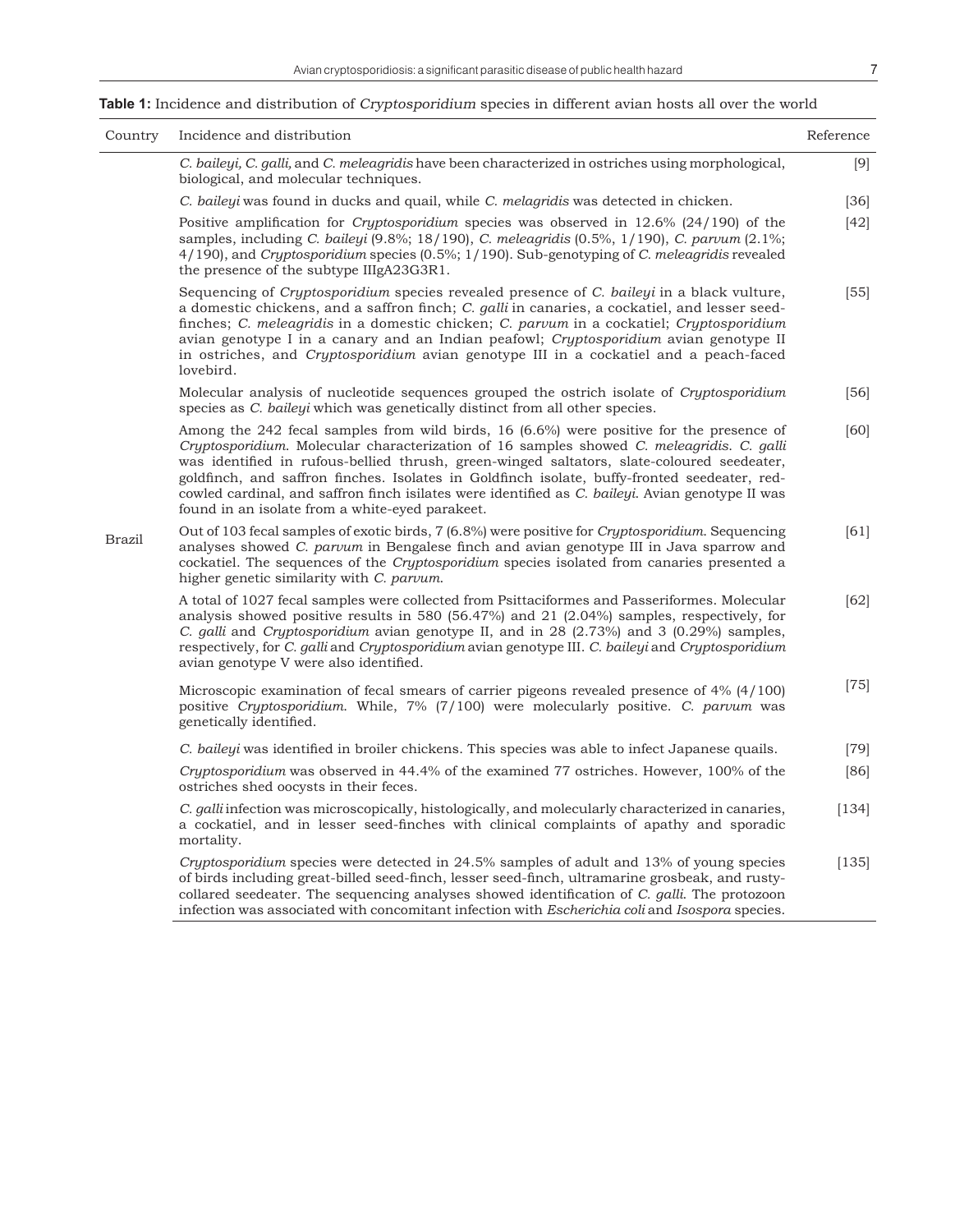**Table 1:** continnuation

|                         | Cryptosporidium species were microscopically demonstrated in young quails experienced high<br>mortality, diarrhea, and clear fluid content in the intestine.                                                                                                                                     | [6]     |
|-------------------------|--------------------------------------------------------------------------------------------------------------------------------------------------------------------------------------------------------------------------------------------------------------------------------------------------|---------|
|                         | Cryptosporidium species and reovirus were identified in bobwhite quails with white-watery<br>diarrhea, dehydration, and death, 30%-45% mortality rate, and mucoid enteritis.                                                                                                                     | $[7]$   |
|                         | The overall 23 of 56 (41%) broiler chickens had <i>C. baileyi</i> tracheitis. The infection rates among<br>C. baileyi-infected flocks ranged from 10%-60%.                                                                                                                                       | $[32]$  |
|                         | Cryptosporidium species were microscopically detected in the urinary tract of adult laying<br>hens.                                                                                                                                                                                              | $[35]$  |
|                         | C. parvum was found in turkeys, especially in 4-9-week-old birds.                                                                                                                                                                                                                                | $[43]$  |
|                         | Genotypes I to V of Cryptosporidium were identified in wild geese.                                                                                                                                                                                                                               | $[53]$  |
|                         | Cryptosporidium goose genotype I, Cryptosporidium goose genotype II, Cryptosporidium duck<br>genotype, C. parvum, and C. hominis were identified.                                                                                                                                                | $[54]$  |
|                         | Oocysts of Cryptosporidium species were observed in the feces, and the developmental stages of<br>the parasite were observed in tissue sections of turkeys and Muscovy ducks but not bobwhite<br>quail.                                                                                          | [66]    |
|                         | Oral inoculation of ducks with <i>C. baileyi</i> induced no clinical signs, while intratracheal<br>inoculation produced mild respiratory disease, no deaths, and airsacculitis.                                                                                                                  | [69]    |
|                         | Proventriculus and intestinal samples from 70 North American red-winged blackbirds<br>were examined. Twelve birds (17.1%) were genetically positive for the Cryptosporidium.<br>Sequence analysis of the gastric species revealed presence of C. galli and Cryptosporidium<br>avian genotype VI. | [90]    |
|                         | Microscopic examination of the intestinal contents of turkey poults suffering from diarrhea and<br>mucoid enteritis and typhlitis showed presence of <i>Cryptosporidium</i> species in the enterocytes,<br>villi atrophy, and infiltration with inflammatory cells.                              | [95]    |
| The<br>United<br>states | Cryptosporidium oocysts were detected in the droppings of 16/20 (80%) 17-day-old and of<br>38/100 (38%) 24-day-old turkeys without signs. The protozoon was frequently found in the<br>ceca, colon, and cloaca of inoculated turkeys and chickens.                                               | [98]    |
|                         | Outbreaks of sinusitis due to Cryptosporidium were documented in 7-and 3-week-old<br>turkeys.                                                                                                                                                                                                    | $[100]$ |
|                         | Concurrent infection with Mycoplasma sturni and Cryptosporidium species was detected in<br>cliff swallows manifested clinical, gross, and microscopic lesions.                                                                                                                                   | [106]   |
|                         | Mixed infection with C. baileyi and infectious bursal disease virus resulted in more severe<br>bursal lesions, more infected birds, and greater numbers of the parasite in infected<br>tissues.                                                                                                  | $[114]$ |
|                         | Double infection with <i>C. baileyi</i> and either reovirus promoted shedding of both. Reovirus<br>infection did not modify lesions caused by C. baileyi infection.                                                                                                                              | [115]   |
|                         | Cryptosporidium infection promoted systemic spread of reovirus, and reovirus intensified<br>Cryptosporidium infection, but no significant synergistic effect on mortality or weight gain was<br>observed.                                                                                        | $[126]$ |
|                         | Cryptosporidium species were detected during histologic examination of small intestine from a<br>budgerigar with chronic weight loss and from a cockatiel that died acutely.                                                                                                                     | $[128]$ |
|                         | C. baileyi was microscopically detected in the small intestine of cockatiels.                                                                                                                                                                                                                    | [129]   |
|                         | Cryptosporidium avian genotype III was demonstrated in lovebird (Agapornis species)<br>manifested gastrointestinal signs ad lesions.                                                                                                                                                             | [136]   |
|                         | Mixed infection with adenovirus and Cryptosporidium species was demonstrated during<br>examination of tracheal mucosa of 7-week-old broiler chickens that had excessive exudate in<br>the tracheas and congestion of the nasal turbinates.                                                       | [139]   |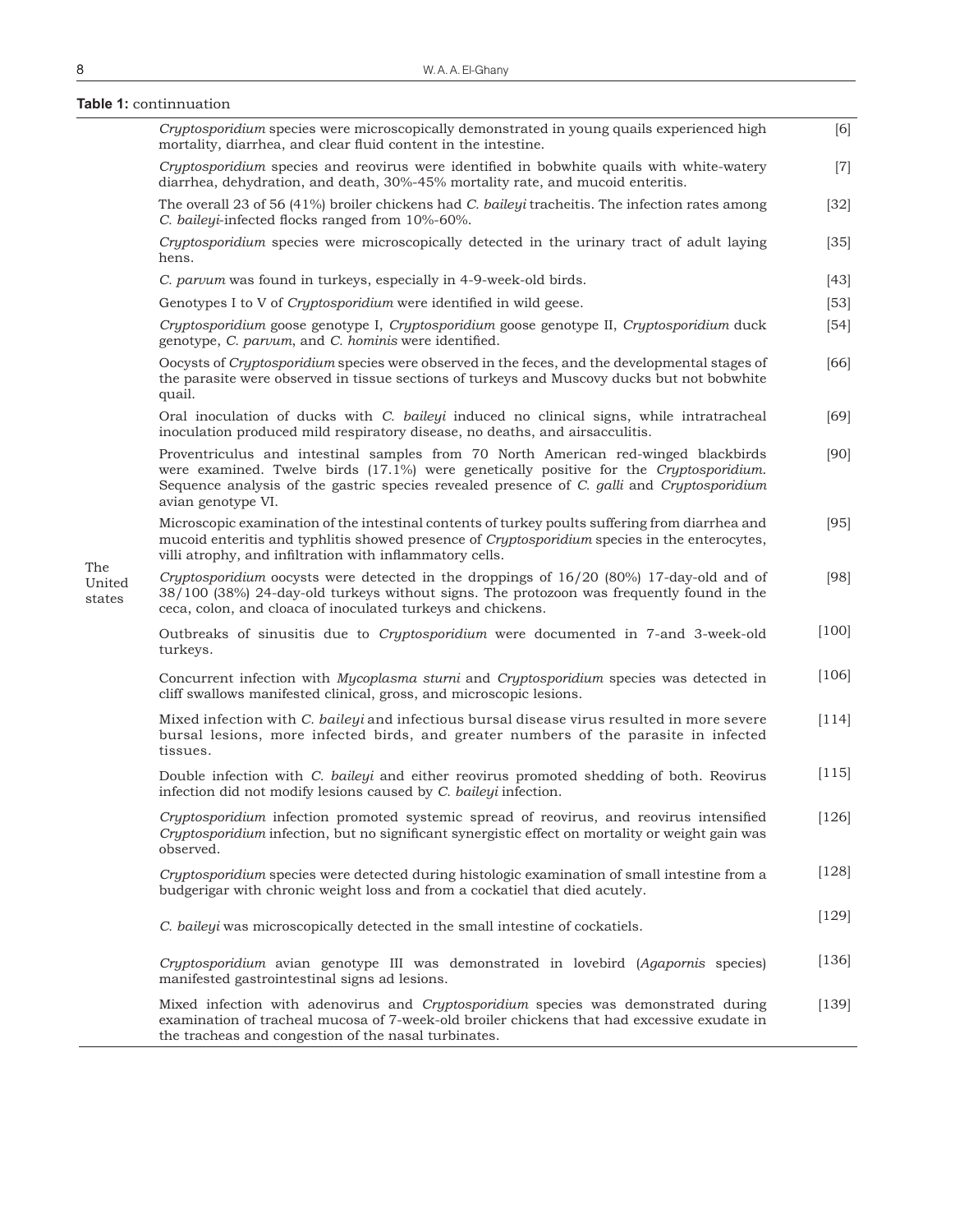|                          | Table 1: continnuation                                                                                                                                                                                                                                                                                                                                                |         |
|--------------------------|-----------------------------------------------------------------------------------------------------------------------------------------------------------------------------------------------------------------------------------------------------------------------------------------------------------------------------------------------------------------------|---------|
|                          | The phylogenetic analysis supported the existence of C. baileyi and C. meleagridis in finches,<br>a black duck, and brown quail.                                                                                                                                                                                                                                      | $[39]$  |
| Australia                | Of 430 avian-derived fecal specimens, 27 Cryptosporidium-positive isolates were detected and<br>characterized. Genotypes I to IV were molecularly identified. C. galli, C muris, and C. andersoni<br>were also identified in a tawny frogmouth and a quail-crested wood partridge.                                                                                    | $[41]$  |
|                          | Cryptosporidium infection was found in 4-week-old quails with respiratory lesions and<br>shrunken bursa of Fabricius. Deciliation, hyperplasia, and inflammatory cell infiltration in<br>the respiratory cells and in the oesophageal and salivary glands were detected. Besides,<br>follicular bursal atrophy and presence of Cryptosporidium species were observed. | $[76]$  |
|                          | Cryptosporidium associated conjunctivitis was detected in 8-week-old ducks with conjunctivitis.                                                                                                                                                                                                                                                                       | [101]   |
|                          | Respiratory cryptosporidiosis was diagnosed in a 2-week-old peacock chicks. Microscopic<br>examination of conjunctiva, nasal-sinus, and trachea showed the different developmental<br>stages of Cryptosporidium.                                                                                                                                                      | [104]   |
|                          | C. meleagridis was detected in an Indian ring-necked parrot using morphological and molecular<br>methods.                                                                                                                                                                                                                                                             | $[130]$ |
| Spain                    | Histological examination and antigenic diagnosis by enzyme-linked immunosorbent analysis<br>revealed the presence of Cryptosporidium species in respiratory and intestinal tracts of red-<br>legged partridges. Morbidity (diarrhoea and cough) was 60%-70% and mortality was 50%. C.<br>meleagridis was molecularly identified in faecal samples.                    | $[10]$  |
|                          | Intestinal cryptosporidiosis was identified in young pigeons manifested diarrhea and<br>body weight loss. Hyperplasia of the intestinal crypts with inflammatory infiltration were<br>seen.                                                                                                                                                                           | $[71]$  |
|                          | An ocular and respiratory disease were associated with C. baileyi infection in wild scops owl.<br>Molecular analysis confirmed the presence of C. baileyi in the conjunctival cells and the nasal<br>respiratory epithelium.                                                                                                                                          | [89]    |
| Canada                   | Developmental stages of Cryptosporidium were observed in tracheal epithelium of turkey<br>poults. Lesions associated with the parasite included excess mucus, epithelial hyperplasia,<br>metaplasia, and necrosis, and infiltration with macrophage and heterophil in thickened<br>lamina propria.                                                                    | $[65]$  |
|                          | Cryptosporidium species were found in the feces of 14 out of 165 (8.5%) ostriches. The<br>oocysts failed to infect chickens, turkeys, or quail. Cryptosporidium species from ostriches<br>was different from C. meleagridis, C. baileyi, and Cryptosporidium species of bobwhite<br>quail.                                                                            | [82]    |
| Scotland                 | Ziehl-Neelsen staining of the fecal smears, bursae of Fabricius, or respiratory organs of broilers<br>revealed infection rates of 18.7% of Cryptosporidium species.                                                                                                                                                                                                   | $[16]$  |
|                          | C. baileyi was molecularly identified in wild red grouse with sinusitis, conjunctivitis, and<br>swollen head.                                                                                                                                                                                                                                                         | [105]   |
|                          | C. galli was isolated from the stomach of hens and it was transmitted from hens to chickens.                                                                                                                                                                                                                                                                          | [48]    |
| The<br>Czech<br>Republic | C. baileyi was identified in 15 out of the 22 avian-derived isolates, while C. meleagridis<br>was identified in 5 avian-derived isolates. One isolate (B1-30), from a rose-ringed parakeet,<br>exhibited a mixed infection of both C. meleagridis and C. baileyi.                                                                                                     | [138]   |
| Germany                  | C. baileyi was microscopically and molecularly identified from raptors and from a German<br>falcon breeder with a history of respiratory distress.                                                                                                                                                                                                                    | [88]    |
| England                  | C. bailey was detected in red grouse moors with bulgy eye signs.                                                                                                                                                                                                                                                                                                      | [108]   |
| France                   | C. baileyi infection didn't prevent the induction of immunity against Marek's disease virus<br>serotype 1 vaccine (CVI988/Rispens) in chickens.                                                                                                                                                                                                                       | [112]   |
| Hungary                  | Chicken anemia virus infection may increase the reproductive potential of C. baileyi in<br>chickens and both pathogens have synergistic effect on each other.                                                                                                                                                                                                         | [113]   |
| The<br>Nether-<br>lands  | Cryptosporidium infection was associated with colitis and cystitis in green iguanas. The disease<br>was characterized by cloacal prolapses and cystitis. Based on molecular gene identification,<br>Cryptosporidium species were c belonging to the intestinal Cryptosporidium lineage, but not to<br>C. saurophilum or C. serpentis.                                 | $[63]$  |
| Denmark                  | In 73 of 128 ducklings, and in 44 of 74 goslings, Cryptosporidium species were detected.<br>Tissues from the bursa of Fabricius were positive in both species of birds. The presence or<br>absence of the parasite could not be correlated with clinical signs or lesions and/or poor                                                                                 | $[68]$  |

performance of the birds.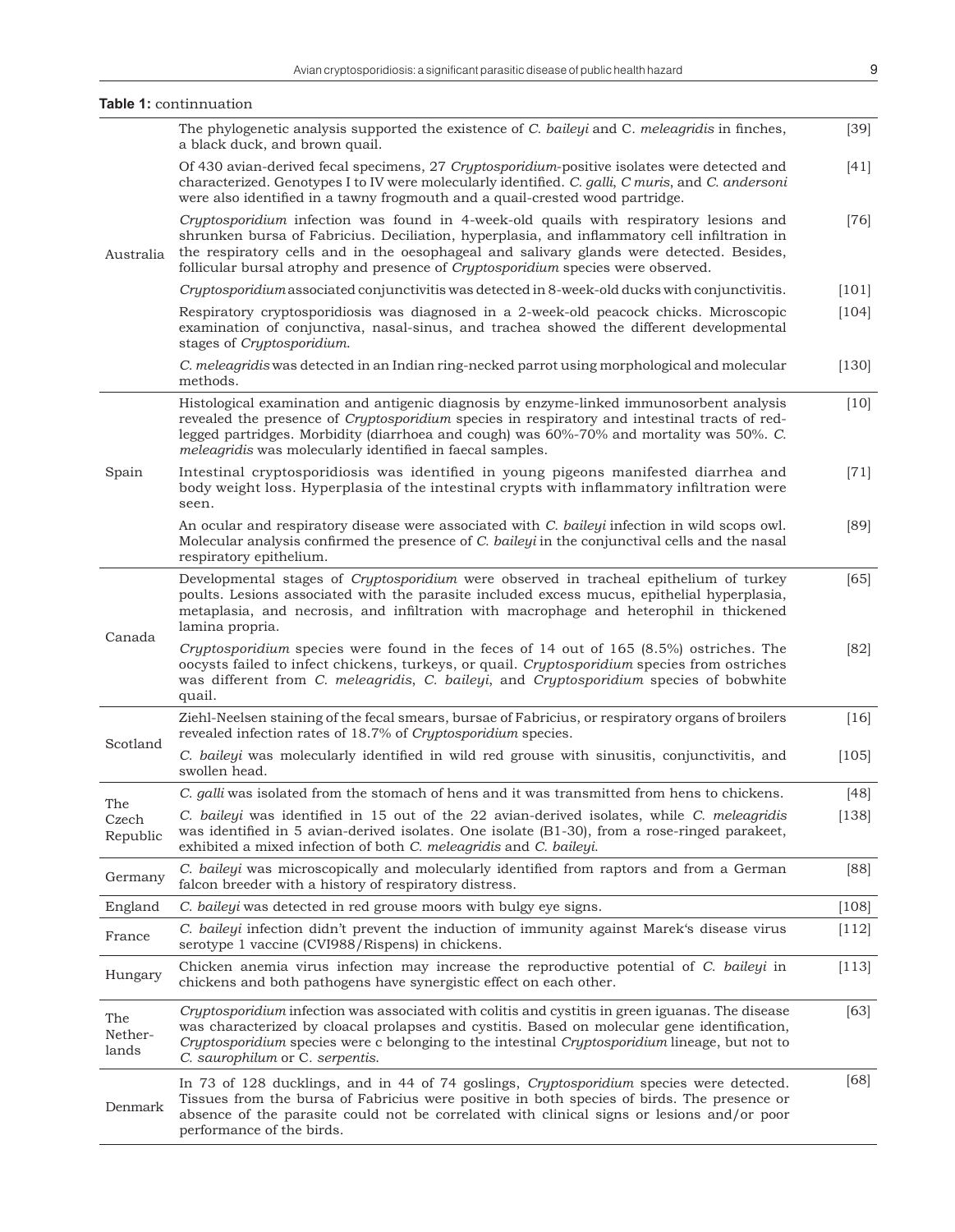| Poland          | A total of 499 fecal dropping from 308 free-ranging, 90 captive, and 101 domestic birds were<br>tested by conventional, immunological, and molecular techniques for <i>Cryptosporidium. C.</i><br><i>parvum</i> was found in 19 (3.8%).                                                                                                                                                                                                                                                                                                                                                                                                                                                                      | $[93]$  |
|-----------------|--------------------------------------------------------------------------------------------------------------------------------------------------------------------------------------------------------------------------------------------------------------------------------------------------------------------------------------------------------------------------------------------------------------------------------------------------------------------------------------------------------------------------------------------------------------------------------------------------------------------------------------------------------------------------------------------------------------|---------|
| Greece          | C. baileyi was molecularly identified in 7-week-old Saker falcon died with a history of severe<br>respiratory signs and lesions and otitis media.                                                                                                                                                                                                                                                                                                                                                                                                                                                                                                                                                            | $[107]$ |
|                 | Ziehl-Neelsen staining of the fecal smears, bursae of Fabricius, or respiratory organs of broilers<br>showed infection rates (24.3%) of Cryptosporidium species.                                                                                                                                                                                                                                                                                                                                                                                                                                                                                                                                             | [142]   |
| South<br>Africa | Heavy infection of the cloacal and bursal tissues with Cryptosporidium species was observed<br>in ostriches showed phallus prolapse as well as in normal birds. Loss of the microvilli<br>borders, epithelial hyperplasia, swelling of organelles, and nuclear changes were detected<br>microscopically.                                                                                                                                                                                                                                                                                                                                                                                                     | $[84]$  |
|                 | The histological findings in emaciated 4-month-old ostriches revealed presence of<br>Cryptosporidium species in the necrotic and inflamed pancreatic epithelium.                                                                                                                                                                                                                                                                                                                                                                                                                                                                                                                                             | $[127]$ |
| Nigeria         | The total prevalence of Cryptosporidium oocysts was 7.4% in different avian species. Local<br>birds had the highest prevalence rate $(9.5\%)$ , followed by exotic birds $(6.6\%)$ and the wild ones<br>$(5.3\%)$ .                                                                                                                                                                                                                                                                                                                                                                                                                                                                                          | $[4]$   |
|                 | The infection rate of Cryptosporidium among broiler chicken was 10% (38/385). C. baileyi, C.<br>meleagridis, and Cryptosporidium avian genotype II were molecularly identified.                                                                                                                                                                                                                                                                                                                                                                                                                                                                                                                              | $[25]$  |
|                 | The overall infection rate of Cryptosporidium was $10.6\%$ (163/1542) in layer chickens, 3.4%<br>$(16/473)$ in broilers, and 16.3% (92/564) in Pekin ducks. C. baileyi (184/187) on chicken and<br>duck farms, and C. meleagridis (3/187) on layer chicken farms were detected.                                                                                                                                                                                                                                                                                                                                                                                                                              | $[28]$  |
|                 | C. baileyi (33/471; 7.0%) and C. meleagridis (15/471; 3.2%) were identified in broiler chickens.<br>Two subtypes of C. meleagridis including IIIbA26G1R1b and IIIbA22G1R1c were characterized.                                                                                                                                                                                                                                                                                                                                                                                                                                                                                                               | $[27]$  |
| China           | The overall prevalence of <i>Cryptopsoridium</i> in psittacine birds was 8.1% (35/434). Three<br>Cryptosporidium species and two genotypes were identified, including C. baileyi (18/35)<br>or 51.4%) in red-billed leiothrixes, white Java sparrows, common mynas, zebra finches, a<br>crested Lark, a Gouldian finch, and a black-billed magpie; C. meleagridis (3/35 or 8.6%) in<br>a Bohemian waxwing, a Rufous turtle dove, and a fan-tailed pigeon; C. galli (5/35 or 14.3%)<br>in Bohemian waxwings and a silver-eared Mesia; Cryptosporidium avian genotype III (3/35 or<br>8.6%) in cockatiels and a red-billed blue magpie; and Cryptosporidium avian genotype V (6/35<br>or 17.1%) in cockatiels. | $[59]$  |
|                 | The overall prevalence of <i>Cryptosporidium</i> infection in pigeons was $0.82\%$ (2/244). C. baileyi<br>and C. meleagridis were identified.                                                                                                                                                                                                                                                                                                                                                                                                                                                                                                                                                                | $[74]$  |
|                 | The overall prevalence of <i>Cryptosporidium</i> in quail was 13.1% (29 of 47 farms). The highest<br>prevalence was observed in autumn and the lowest in winter. C. baileyi and C. meleagridis<br>were molecularly detected.                                                                                                                                                                                                                                                                                                                                                                                                                                                                                 | $[78]$  |
|                 | C. baileyi infection in baby chicks may induce bursal atrophy, immunosuppressive effects<br>against avian influenza (H5N1), and increase the susceptibility to the virus.                                                                                                                                                                                                                                                                                                                                                                                                                                                                                                                                    | [121]   |
|                 | A total of 303 fecal samples were collected from ostriches and 31 samples (10.2%) were<br>Cryptosporidium-positive upon microscopic analysis. The infection rate was 27.6% in ostriches<br>aged 16-60 days, 1.2% in those aged 61-180 days, and 20.4% in those aged >10 years. Genetic<br>analysis of the isolated parasite revealed presence of C. muris and C. baileyi.                                                                                                                                                                                                                                                                                                                                    | [137]   |
| Japan           | Eleven Cryptosporidium isolates were identified molecularly in cockatiels. Three new genotypes<br>in C. meleagridis, avian genotype III, and a new avian genotype V were characterized.                                                                                                                                                                                                                                                                                                                                                                                                                                                                                                                      | $[52]$  |
|                 | Cryptosporidium avian genotype III was molecularly identified in peach-faced lovebirds.                                                                                                                                                                                                                                                                                                                                                                                                                                                                                                                                                                                                                      | $[58]$  |
|                 | Mixed infection with Mycoplasma gallisepticum and Cryptosporidium species or other bacteria<br>was detected in Japanese quail. Birds showed swelling of the head, nasal discharge, increased<br>lacrimation, decreased egg production, mortality rate of 5.7% per day, caseous exudate in<br>the sinuses, egg peritonitis, and airsacculitis. Microscopically, non-purulent or purulent<br>inflammation accompanied by lymphoid hyperplastic tissue with germinal centers were<br>observed in the oculofacial respiratory mucosa.                                                                                                                                                                            | $[77]$  |
| Korea           | Infection with C. baileyi induced an immunosuppressive effect on Newcastle disease virus<br>vaccine in 2-day-old chicks and the infection with the parasite may increase the susceptibility<br>to this virus infection.                                                                                                                                                                                                                                                                                                                                                                                                                                                                                      | $[118]$ |
|                 | C. baileyi infection could suppress the immune response against infectious bronchitis virus<br>vaccine and perhaps increase the susceptibility to this virus infection in chickens.                                                                                                                                                                                                                                                                                                                                                                                                                                                                                                                          | $[120]$ |

### **Table 1:** continnuation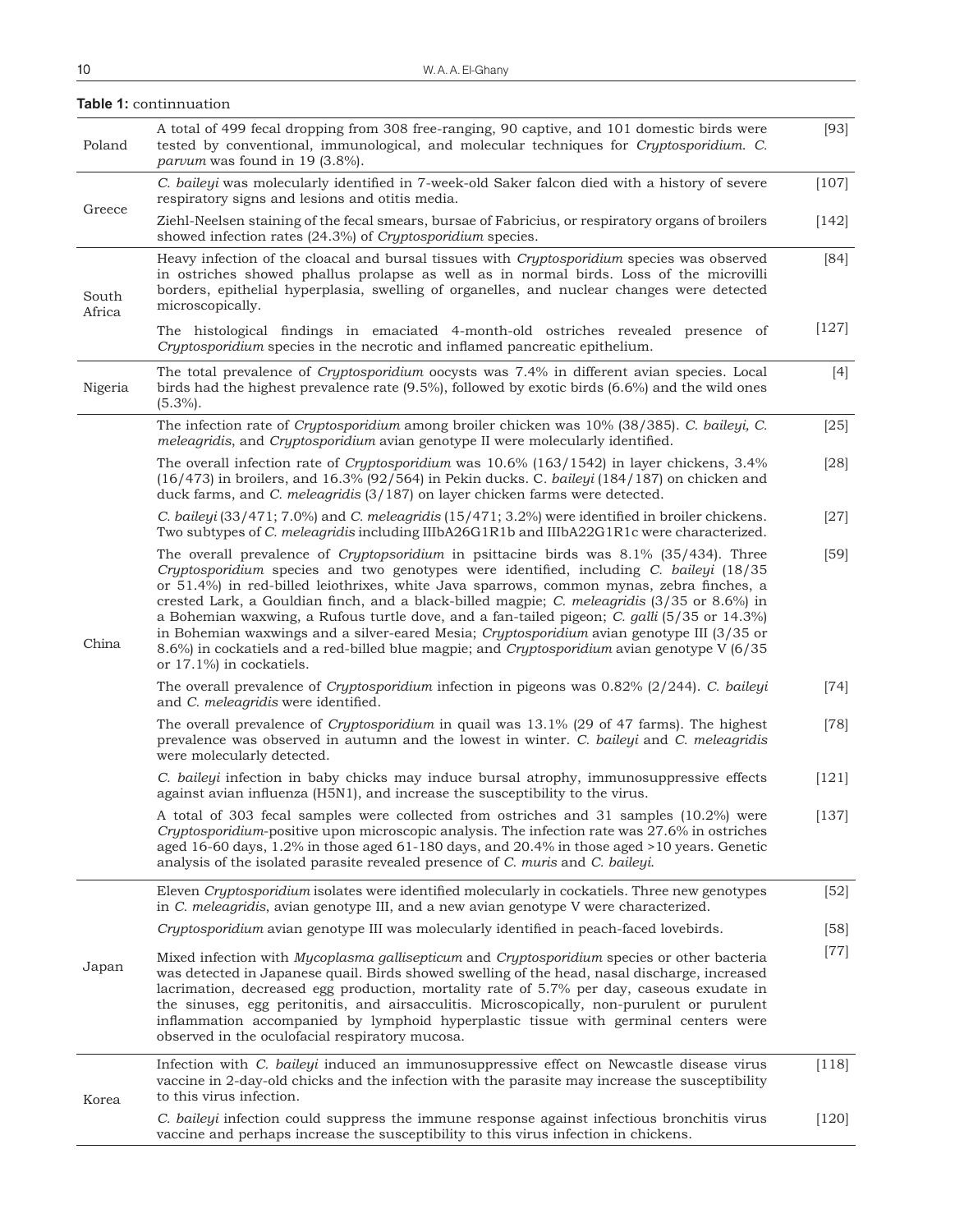**Table 1:** continnuation

| Malaysia        | A total of 90 samples were screened for Cryptosporidium from different avian species.<br>Phylogenetic trees identified all the isolates as C. parvum.                                                                                                                                                                                                                                                                                                                                                                                                                                                                                                                                                                                                                                                                           | $[94]$  |
|-----------------|---------------------------------------------------------------------------------------------------------------------------------------------------------------------------------------------------------------------------------------------------------------------------------------------------------------------------------------------------------------------------------------------------------------------------------------------------------------------------------------------------------------------------------------------------------------------------------------------------------------------------------------------------------------------------------------------------------------------------------------------------------------------------------------------------------------------------------|---------|
| Bangla-<br>desh | Microscopic examination revealed presence of Cryptosporidium species in 19.8% (39/197) of<br>avian specimens. Molecular characterization showed that $15.7\%$ (31/197) of the samples were<br>Cryptosporidium positive. Of these 31 samples, 17 were C. baileyi (8.7%), 12 were C. meleagridis<br>$(6.0\%)$ , and 2 were C. parvum $(1.0\%)$ . C. meleagridis had two subtypes (IIIbA21G1R1 and<br>IIIbA23G1R1), which were found in broiler, native and sonali chickens, and a pigeon. Two<br>novel subtypes (IIIbA21G2R1 and IIIbA20G2R1) were identified in sonali chickens, a broiler<br>chicken, and a layer chicken.                                                                                                                                                                                                      | $[37]$  |
| Vietnam         | C. baileyi genotype II was detected in 2-3-month-old ostriches with a prevalence rate of 23.7%<br>$(110 \text{ out of } 464 \text{ samples}).$                                                                                                                                                                                                                                                                                                                                                                                                                                                                                                                                                                                                                                                                                  | $[57]$  |
| Thailand        | C. meleagridis was identified in pigeons, however, Cryptosporidium avian genotype III was<br>detected in seagulls.                                                                                                                                                                                                                                                                                                                                                                                                                                                                                                                                                                                                                                                                                                              | $[73]$  |
|                 | The prevalence rates of C. meleagridis, C. baileyi, and C. galli were 30.8% in bobwhite quails<br>and 33.3% in brown quails with a total percentage of 31.9%.                                                                                                                                                                                                                                                                                                                                                                                                                                                                                                                                                                                                                                                                   | $[49]$  |
|                 | Cryptosporidium showed less incidence in ducks in autumn $(2.4%)$ and summer $(3.2%)$ and in<br>turkeys $(4.4\%)$ .                                                                                                                                                                                                                                                                                                                                                                                                                                                                                                                                                                                                                                                                                                             | $[50]$  |
| Egypt           | The incidence of <i>Cryptosporidium</i> species in ducks was 39.9%, with the highest rate in winter<br>(74.6%) and the lowest rate in autumn (7.1%). Approximately 55% of 100 ducks had antibodies<br>against the parasite.                                                                                                                                                                                                                                                                                                                                                                                                                                                                                                                                                                                                     | $[51]$  |
|                 | C. baileyi could be one cause of vaccination failure against Newcastle disease and/or avian<br>influenza viruses in chicken's farms.                                                                                                                                                                                                                                                                                                                                                                                                                                                                                                                                                                                                                                                                                            | [119]   |
|                 | Cryptosporidium species were identified in pigeons with overall prevalence rate of 2.94%.                                                                                                                                                                                                                                                                                                                                                                                                                                                                                                                                                                                                                                                                                                                                       | $[72]$  |
| Iran            | C. meleagridis was histologically detected in the intestinal tract of turkey poults suffering from<br>diarrhea and unthriftness. The oocyst shedding was detected only in 29% of positive birds.                                                                                                                                                                                                                                                                                                                                                                                                                                                                                                                                                                                                                                | $[96]$  |
|                 | Microscopic examination of the intestine and trachea demonstrated that 23.75% of 240 broiler<br>samples were infected                                                                                                                                                                                                                                                                                                                                                                                                                                                                                                                                                                                                                                                                                                           | [148]   |
| Algeria         | Cryptosporidium infection rates were 34% and 44% in chickens and turkeys, respectively, with all pos-<br>itive turkeys (25) and most positive chickens (26/31) having C. meleagridis. All C. meleagridis isolates<br>belonged to a new subtype family.                                                                                                                                                                                                                                                                                                                                                                                                                                                                                                                                                                          | $[24]$  |
|                 | A total of 345 faecal samples were collected from domestic, captive, and wild birds. Cryptosporidium<br>species were detected in 31 samples. Sequence analysis revealed the presence of C. baileyi in do-<br>mestic chicken broilers, captive ostriches, and a wild mallard, and C. meleagridis in a graylag goose,<br>chickens, and turkeys. The overall prevalence of <i>Cryptosporidium</i> in chickens and turkeys was 2% and<br>6%, respectively. Both C. meleagridis and C. baileyi were detected in chicken broilers, with a prevalence<br>ranging from 9% to 69%. Turkeys were positive only for C. meleagridis, with a 13% prevalence at the<br>animal level. Subtyping of C. meleagridis isolates showed subtype IIIgA22G3R1 in graylag goose and<br>chicken broilers and IIIgA23G2R1 in chicken and turkey broilers. | $[29]$  |
| Morocco         | Examination of intestine, bursa of Fabricius, and trachea revealed existence of Cryptosporidium<br>species in 37% of 225 broilers flocks. The prevalence of infection within flocks varied from 14%-<br>100%. High incidence of <i>Cryptosporidium</i> infection occurred in 36-45-day-old broilers (52%). Cryp-<br>tosporidium species were detected in bursa $(24%)$ , intestine $(15%)$ , and trachea $(2%)$ . In the bursa of<br>Fabricius, Cryptosporidium-induced epithelial lesions, lymphoid atrophy, and depletion.                                                                                                                                                                                                                                                                                                    | [143]   |
| Tunisia         | Cryptosporidium was detected in 9 out of 200 broiler chicken (4.5%). Molecular characterization<br>showed presence of <i>C. meleagridis</i> in one broiler chicken.                                                                                                                                                                                                                                                                                                                                                                                                                                                                                                                                                                                                                                                             | $[144]$ |
| Turkey          | Clinical signs of cryptosporidiosis in 10-day-old pigeon were depression, ruffled feathers, and diar-<br>rhea. Gross lesions were mild hyperaemic segments of small intestine distended with typical green<br>watery ingesta. Cryptosporidium species were found in the villi of lower portions of atrophic and mis-<br>shapen small intestine.                                                                                                                                                                                                                                                                                                                                                                                                                                                                                 | $[70]$  |
| Dubai           | C. parvum was molecularly detected from an outbreak of catarrhal enteritis and mortality among<br>stone curlews.                                                                                                                                                                                                                                                                                                                                                                                                                                                                                                                                                                                                                                                                                                                | $[132]$ |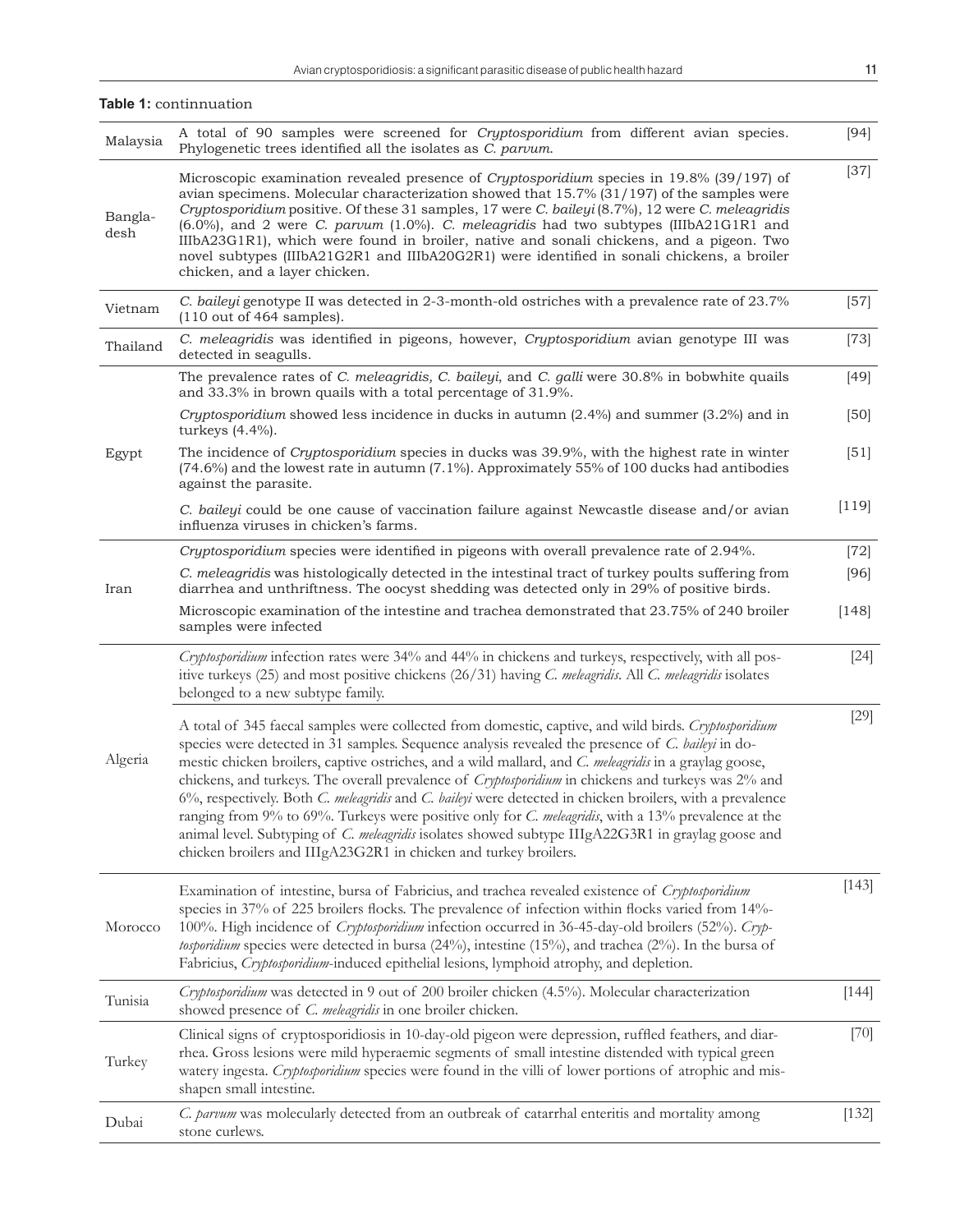#### **Susceptibility and infection**

Cryptosporidiosis has been recorded worldwide in more than 30 species of domestic, wild, and captive birds (23). The disease was demonstrated in chickens, turkeys, ducks, geese, quails, pheasants, ostriches, partridges, and peacocks (65-67, 1).

In water fowl (ducks and geese), Richter et al. (68) detected the presence of *Cryptosporidium* species in the intestinal and respiratory tracts of ducklings and goslings at incidence rates of 57% and 59%, respectively, using indirect immunofluorescence assay. Experimentally, *C. baileyi* was identified in ducks in Brazil (36). However, *C. baileyi* was detected using the in situ hybridization technique in the conjunctival and bursal tissues of geese experimentally infected with Usutu virus (33).

Moreover, *C. baileyi* and *C. meleagridis* could infect the intestine, bursa, and cloaca of ducks after the incubation period up to 9-10 days (69).

In pigeons, cryptosporidiosis has been identified by some researchers (70, 71). Qi et al. (59) identified *C. meleagridis* in one pigeon using molecular techniques, while Radfar et al. (72) found that the prevalence rate of *Cryptosporidium* species was 3.4% in adult pigeons and 2.3% in squabs. Moreover, cryptosporidiosis infection has been microscopically and molecularly identified in different countries like Thailand (73), China (74), and Brazil (75).

In Australia, quails gain natural infection with *Cryptosporidium* species like *C. baileyi* and *C. meleagridis* (76, 39). The natural infection of quails with *C. baileyi* has been recorded in Japan using molecular techniques (77). Both *C. baileyi* and *C. meleagridis* were molecularly characterized in China (78). The experimental infection of quails with *C. baileyi* isolates of chicken was first unsuccessful (6, 7), while Cardozo et al. (79) succeeded in the induction of infection in quails using isolates of broiler chickens.

Infection with *C. meleagridis* has also been reported in red-legged partridge chicks (10).

Ratite bird species also showed susceptibility to cryptosporidiosis. The first detection of *Cryptosporidium* infections in ostriches was in the 1990s (80, 8, 81-84). Gajadhar (81) identified *Cryptosporidium* in the feces of 14/165 (8.5%) African ostriches. However, in 1994, Gajadhar (82) investigated these oocysts and the host specificity. The identified oocysts were identical to *C. meleagridis*, but they were non-infectious to chickens, turkeys, quails, and mice (82). Later on, Ponce Gordo et al. (85) identified *Cryptosporidium* oocysts in 2-month-old to 5-year-old ostriches, but with a low prevalence rate  $(2/336, 0.6 %)$ . Microscopically, the prevalence rate of *C. baileyi* in Europe was 60% in adult ostriches and rheas (85), and that of the Brazilian isolate was 44% in adult ostriches (86). *Cryptosporidium* avian genotype II species was molecularly identified in ostriches (56, 41), which was similar to the Brazilian isolate of *C. baileyi* (9). In Vietnam, Nguyen et al. (57) identified *Cryptosporidium* avian genotype II oocysts of *C. baileyi* in 2-3-month-old ostriches with a prevalence rate of 23.7% (110 out of 464 samples).

Pet birds could be infected with *C. galli*, *C. meleagridis*, and *C. baileyi*. These species have been described as important zoonotic parasites to humans, especially kids (87). In addition, *C. baileyi* has been isolated from the upper respiratory tracts of three mixed-bred falcons (88). In owls, Molina-Lopez et al. (89) reported an infection with *C. baileyi* associated with an outbreak of ocular and respiratory diseases. *C. galli* and novel *Cryptosporidium* avian genotype VI have been found in North American red-winged blackbirds (90).

The age group susceptibility to cryptosporidiosis is variable according to the *Cryptosporidium* species. It has been proposed that young birds are the most important risk group since their immune system is not yet fully developed (43). The infection rate of *Cryptosporidium* was 4.9% in 1-20-dayold broiler chickens, 24.6% in 31-60-day-old layer chickens, and 40.3% in 11-30-day-old Peking ducks (28). Moreover, it has been shown that chickens of all ages are susceptible to *C. baileyi*, while 31-120-day-old layer chickens are more susceptible to *C. meleagridis* infection (28). In addition, C*. baileyi* and *C. meleagridis* were detected in chicken aged above four months (27). In the United States, the infection is predominant in 4-9-week-old turkeys (43). In the study of Helmy et al. (20), infections with *Cryptosporidium* were noted in 13.8% of 13-20-week-old turkeys, 5.7% of 1-6-week-old broilers, and 8.3% of layer chickens above 20 weeks of age.

Perhaps broiler chickens act as a source of cryptosporidiosis disease infection and transmission of oocysts (91). Birds are infected with *Cryptosporidium* by ingestion or inhalation of sporulated oocysts in contaminated litter, feces,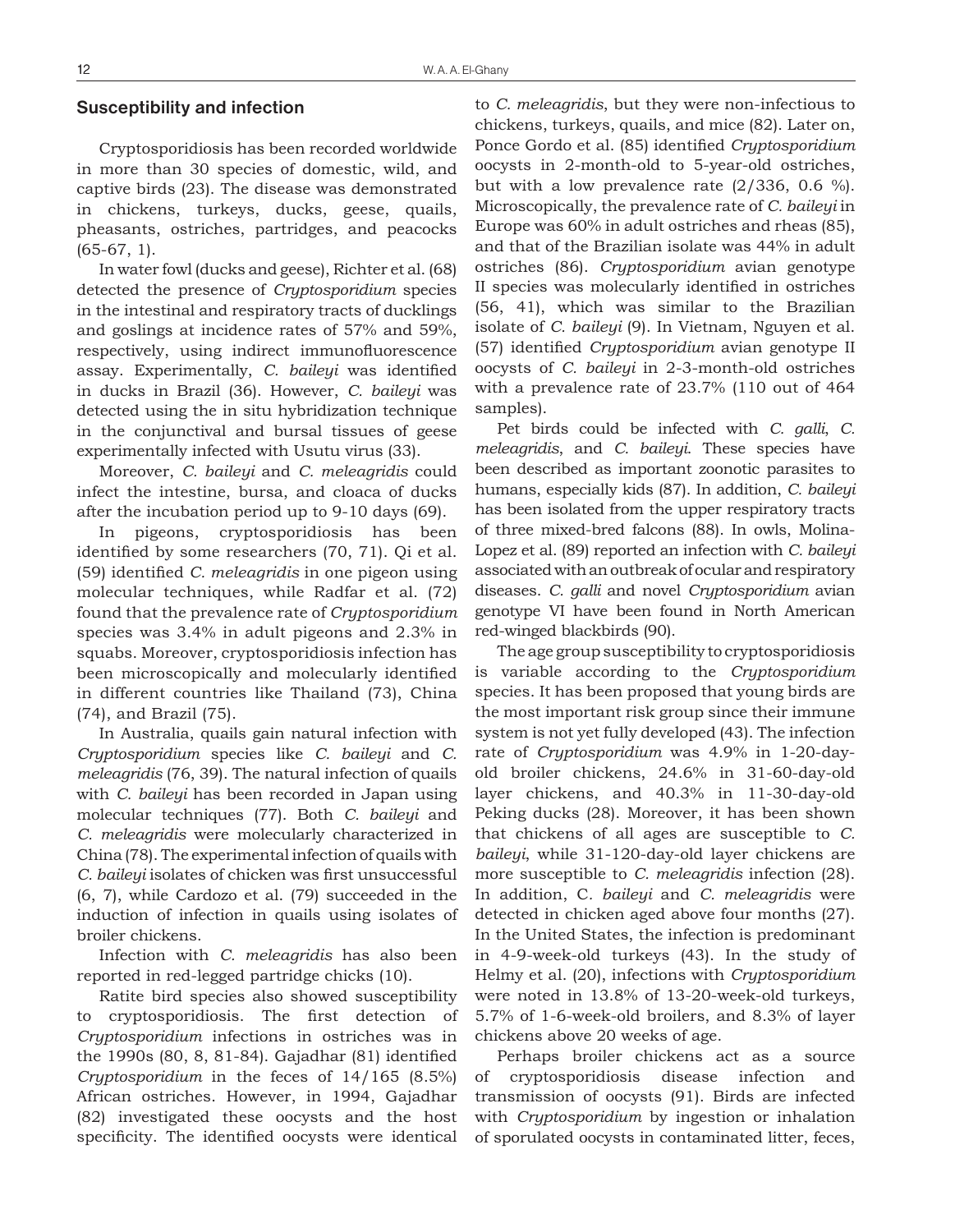water, and dust. The main route of *Cryptosporidium* transmission is the fecal-oral route as oocysts are shed in the droppings, contaminate the soil and water, and thus provide many paths into the food chain (92). Mechanical transmission through migratory birds has also been reported. Although these birds have a low level of *Cryptosporidium* infections, they shed oocysts and contaminate the environment (93). Moreover, asymptomatic birds act as a mechanical source of transmission of infective oocysts to other birds, animals, and humans (94). Poor hygienic measures are associated with increased incidence of the infection in poultry flocks (15).

#### **Clinical picture**

The severity of *Cryptosporidium* clinical disease in poultry depends on birds' hygienic conditions, stocking density, crowding, and mixing of different ages and species of birds (15). Intestinal *Cryptosporidium* infection is characterized by diarrhea, lowered weight gain, and distention of the intestinal lumen with mucus and gases, in addition to the presence of different stages of *Cryptosporidium* in different parts of the small intestine (95, 96).

Infection of turkeys with *C. meleagridis* presents either subclinically (97, 98) or clinically in the form of enteritis (22, 95, 99). *C. meleagridis* may infect chickens (69) with intestinal involvement.

It has been shown that *C. baileyi* mainly affects the respiratory and intestinal tracts of poultry (38, 40). Reports of *C. baileyi* respiratory tract infections have been detected in chickens (31), turkeys (100), ducks (101, 102), geese (33), and pheasants (103). In addition, some wild birds, such as falcons, owls, swallows, and the red grouse, showed infection of the upper respiratory system, middle ear, and eyes with *C. baileyi* (104, 88, 89;105-108). Co-infection of *C. baileyi* with Escherichia coli and infectious bronchitis (IB) virus was reported, and the affected birds showed mortality associated with lower respiratory tract infections, such as bronchitis, pneumonia, and air sacculitis (109-111). Moreover, *C. baileyi* is associated with other causative agents with high mortality and lowered body weight gain. Among these infectious agents are the virus vaccine of Marek's disease (MD) (Rispens) (112), chicken infectious anemia virus (113), infectious bursal disease (IBD) virus (114), and reoviruses (115).

In addition, it has been reported that *C. baileyi* induces humoral immuno-suppression effect through the infection of the bursa of Fabricius (116). This effect is controversial and shows different results. For example, the infection of chickens with *C. baileyi* suppresses the immune response to the virus vaccines of MD (117, 112), IBD (114), reoviruses (115), Newcastle disease (118, 119), IB disease (120), and avian influenza disease (121, 119). Although the experimental challenges of chickens with *C. baileyi* induced purulent bursitis and hyperplasia as well as slight lymphoid atrophy (122, 123), no effect on the humoral immune response has been detected (110, 123).

Severe sinusitis with a morbidity rate of 5%- 10% was observed in young turkey poults infected with Mycoplasma species (100). Respiratory signs were observed in thirteen turkeys that were histologically positive for *Cryptosporidium* species (124). However, a history of self-limiting diarrhea was identified in a flock of turkey poults suffering from invasive *Cryptosporidium* (95). In Iran, C*. meleagridis* oocysts were detected in diarrheic unthrifty turkey poults (96). Sneezing, frothy eyes, swollen sinuses, coughing, and rattling were reported in a case of *C. baileyi* and C. meleagridis infections in turkeys (125).

*Cryptosporidium* species were detected in fiveday-old quails with high mortality (6). Ritter et al. (7) reported a mortality rate up to 45% that was associated with acute fatal diarrhea in 1-17-dayold quails as the infection was associated with *Cryptosporidium* and reovirus. A similar study was carried out by Guy et al. (126) who observed severe diarrhea and mortality as well as high oocyst shedding after the experimental coinfection of quails with *Cryptosporidium* and reovirus. Respiratory signs and lesions, drop in egg production with peritonitis, and a daily mortality rate of 5.7% were reported in Japanese quails due to mixed infection with Mycoplasma gallisepticum and *Cryptosporidium* species (77). However, in a study of Wang et al. (78) in China, no signs were detected in a *Cryptosporidium*-positive quail flock.

In pigeons, invasive stages of *Cryptosporidium* were identified in the intestine of a pigeon with depression, and diarrhea soiled the feather around the vent (70). Moreover, yellow watery diarrhea, weight loss, and dehydration were associated with 40% morbidity and 5% mortality rates (71).

Diarrhea, cough, morbidity rates of 60-70%, and a mortality rate more than 50% were reported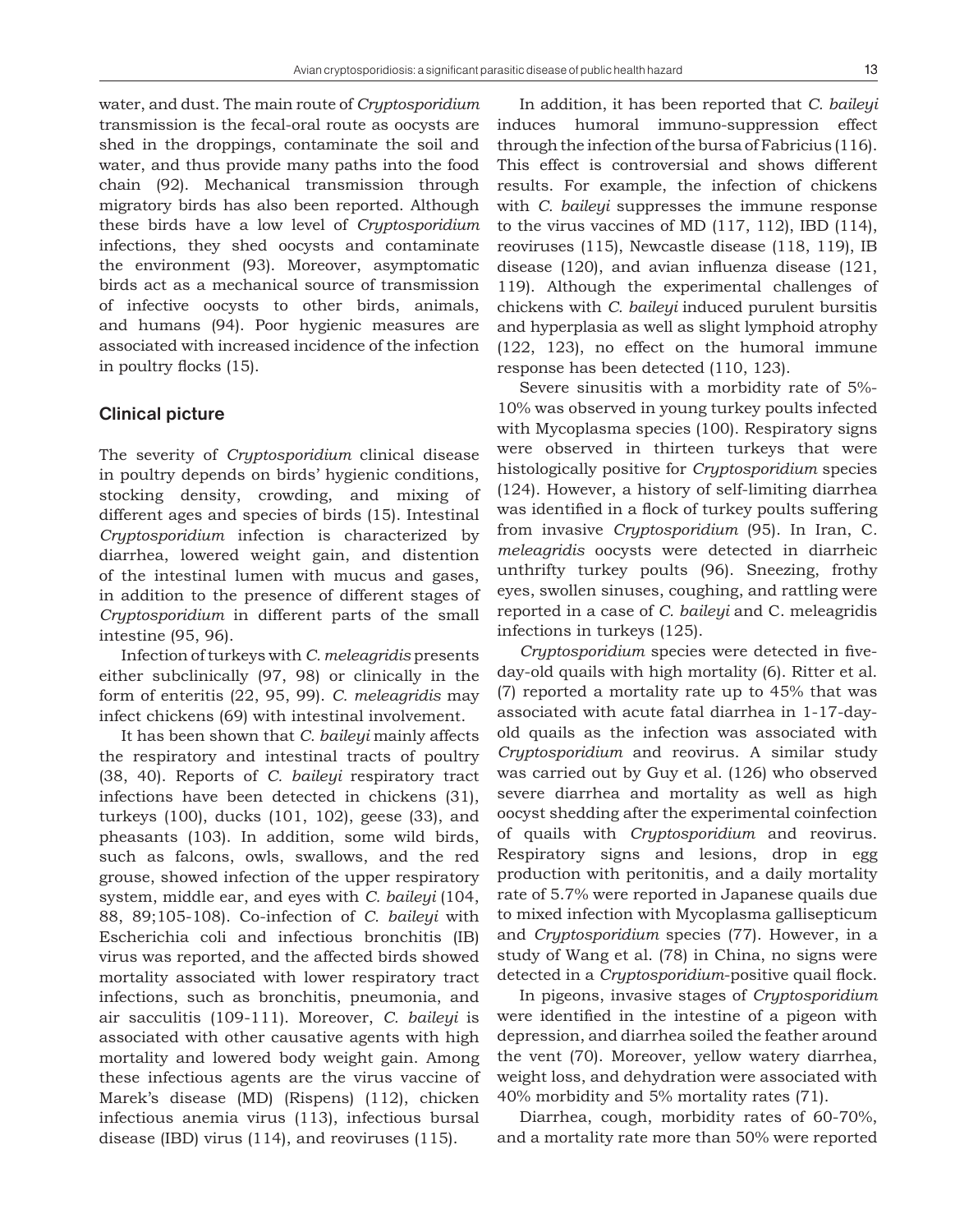in red-legged partridge chicks having mixed infection with *C. meleagridis* and *C. baileyi* (10).

In ostriches, prolapsed cloacae, recta, and bursae were observed in dead 4-week-old chicks heavily infected with *Cryptosporidium* (8, 83, 84). Moreover, it has been proposed that *Cryptosporidium* infection is associated with pancreatic necrosis (80, 127). Infected 7-30-dayold ostrich chicks with *Cryptosporidium* genotype II showed sudden death with cloacal prolapse, and the oocysts were identified in the rectum, coprodeum, urodeum, and bursa (9).

Pet birds like budgerigars (128), cockatiels (128, 129), parrots (130), and lovebirds (131) exhibited intestinal cryptosporidiosis with high mortality.

When *C. parvum* or *C. galli* infects chickens or turkeys, no clinical signs could be detected (14, 43). However, in Dubai, an outbreak of catarrhal enteritis and mortality were reported among stone curlews (132). Birds infected with gastric *C. galli* showed diarrhea, weight loss, and sometimes mortality (46, 133, 39). Chronic proventriculitis is associated with *C. galli* with secondary infections (134, 135). In psittacine birds, strains of *C. galli* genotype III induced chronic vomiting, weight loss, and proventriculitis (58, 136).

Other species, *C. muris* and *C. andersoni*, were found in birds' droppings perhaps due to mechanical transmission from mammals (41). In China, adult ostriches showed infection with *C. muris* (137). In the Czech Republic, a novel genotype of *Cryptosporidium* (Eurasian woodcock) was molecularly identified, and it caused proventriculus and death of Eurasian woodcock species of birds (138).

#### **The life cycle of** *Cryptosporidium*

The shed oocysts are usually present in high numbers, resist the environmental conditions, and do not require special conditions for maturation. Infection with infective oocysts through ingestion is followed by excitation in the small intestine with the release of sporozoites. Released sporozoites proliferate in the intestinal epithelial cells where the asexual multiplication phase begins. As a result of asexual multiplication, invasion of merozoites to the neighboring cells is followed by the sexual multiplication phase. After this stage, production of macrogamonts and microgamonts occurs, followed by fertilization of macrogamonts and production of oocysts that sporulate in the host before shedding. The sporulated oocysts containing four sporozoites are shed in feces and respiratory secretions (especially in birds and children) in case of respiratory cryptosporidiosis (139, 140).

#### **Laboratory diagnosis**

Various methods including microscopic, immunological, and molecular techniques are used for the detection of *Cryptosporidium* infection (Figure 1). Microscopic examination includes concentration flotation and sedimentation techniques. Fecal samples that were concentrated using Sheather's sugar flotation technique followed by brightfield microscopy showed overall infections rates of *Cryptosporidium* of 3.4% in broilers and 10.6% in layer chickens in China (28). Iodine-saline wet mount method is another method for microscopic examination. However, routine fecal examination methods have some disadvantages like difficulties in distinguishing *Cryptosporidium* oocysts from other small debris particles, molds, algae, or yeasts (141).

Ziehl-Neelsen staining of the fecal smears, bursae of Fabricius, or respiratory organs of broilers revealed infection rates of *Cryptosporidium* of 18.7% in Scotland (16), 24.3% in Greece (142), 37% in Morocco (143), and 4.5% in Tunisia (144). In acid-fast stained smears, *Cryptosporidium* oocysts appear as pink to red and spherical to ovoid bodies with a blue or purple background. This technique is useful in smears with a high number of oocysts or even a low number until one oocyst and can be stored permanently for a long time (145). For the detection of oocysts in smears, the sensitivity was 67.5% for modified acid-fast staining and 53.75% for Giemsa staining (146). In Japan, the histological examination of tissues detected 36.8% of *Cryptosporidium* in broilers and 33.3% in layers (147). However, in Iran, this rate was 23.8% in broilers (148).

Flow cytometry is also used for the demonstration of *Cryptosporidium* after staining with fluorescent markers (149).

*Cryptosporidium* antigens can be detected through many immuno-chromatographic dipstick tests, enzyme immunoassays, reverse passive hemagglutination tests, and immunofluorescence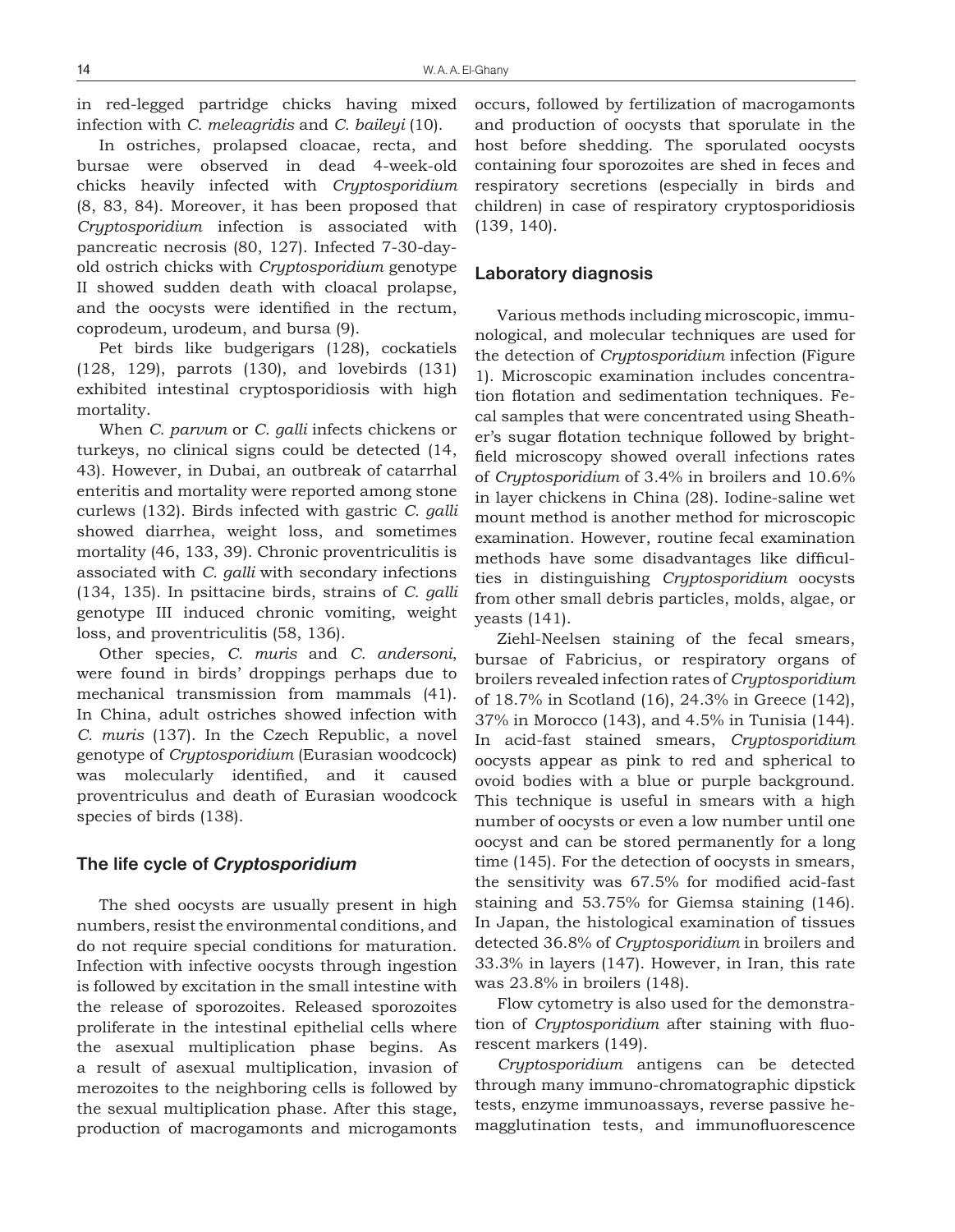techniques (150-152). Some Egyptian studies used enzyme linked immunosorbent assay (ELISA) for the detection of antibodies against *Cryptosporidium* species in humans. For example, Gabr et al. (146) noted that the sensitivity of ELISA was 90% for the detection of cryptosporidiosis. In addition, Hassanein et al. (153) used this assay for the demonstration of *C. parvum* immunoglobulin G in the serum of Egyptian children with persistent diarrhea and acute lymphoblastic leukemia. Nanogold-beads-based ELISA was used for the detection of *Cryptosporidium* in the stool samples of diarrheic patients in Benha Province, Egypt. However, in an animal study, Fereig et al. (154) reported marked sero-prevalence of *C. parvum* in cattle in South Egypt using ELISA. A similar study was recently conducted in Japan, where the indirect ELISA showed total sero-positivity of 96.3% for *C. parvum* in cattle (155).

Unfortunately, the most common diagnostic traditional tools such as microscopy and immunology cannot discriminate *Cryptosporidium* species or subtypes to understand the transmission pathways and dynamics in humans (156). In addition, these tools have a much lower sensitivity than polymerase chain reaction (PCR) (17, 18). Accordingly, genotyping and subtyping of *Cryptosporidium* were done using restriction fragment length polymorphism (RFLP) analysis of the 18S rRNA gene (157, 158) and *Cryptosporidium* oocyst wall protein (COWP) gene (159) and sequence analysis of the 60-kDa glycoprotein gene (160). There are differences in the prevalence and infection rates according to the method used to detect *Cryptosporidium* (e.g., microscopic examination vs. PCR) (161, 156). The first molecular report regarding the genotyping and subtyping of *Cryptosporidium* in calves in Kafr El Sheikh Province, Egypt, was made by Amer et al. (162). They sequenced the SSU rDNA gene and COWP gene of *C. parvum* as well as the high polymorphic 60-kDa glycoprotein gene. In Beni-Suef Province, Egypt, Ibrahim et al. (163) identified *C. parvum* in cattle and buffaloes as well as *C. hominis* and *C. parvum* in humans using RFLP analysis of the COWP fragments. Moreover, the sequence analysis of the gp60 gene showed the *C. parvum* IIdA20G1 subtype in animals and humans. Helmy et al. (18) demonstrated through molecular techniques that the prevalence rate of cryptosporidiosis among 165 diarrheal children in Ismailia Province was 49.1% (60.5% *C. hominis* and 38.3% *C. parvum*). Other molecular techniques such as fluorescence in situ hybridization (FISH) and loop-mediated isothermal amplification (LAMP), a nucleic acid amplification method, are used for the molecular detection of *Cryptosporidium* species (164, 165).

Few studies were done on different avian species regarding the molecular characterization of *Cryptosporidium* (36, 43, 55, 28, 15, 24). In Algeria, the PCR analysis of the intestine showed prevalence rates of *C. meleagridis* of 34% (26/90) and 44% (25/57) in the intestines of chickens and turkeys, respectively (24). However, *C. parvum* DNA was detected in feces in 86% of the chickens in Brazil using PCR (15). In Germany, Helmy et al. (20) demonstrated that the PCR analysis of chickens and turkeys' fecal specimens revealed an overall 7.0% prevalence rate of *C. parvum*, while in China, the prevalence was 10% in 90-day-old broiler chickens (25).

#### **Zoonotic importance**

*Cryptosporidium* species in humans are regarded as one of the most infectious zoonotic protozoan parasites since 1976 during an outbreak of cryptosporidiosis in the United States due to contamination of water (166). The different routes of cryptosporidiosis transmission to humans are listed in Table 2.

Humans can be infected with cryptosporidiosis predominantly through the consumption of contaminated food or water with infective oocysts or through direct contact with infected animals (167-169). Amer et al. (19) found that the dominant genotypes IIa and IId of *C. parvum* in Egyptians which were similar to those in contact calves suggests calves can be potential reservoirs of zoonotic cryptosporidiosis. Some outbreaks have been reported among veterinary students as a result of contact with animals (168-171). Birds are considered an important source of infection as they are mechanical disseminators and shedders of oocysts for long distances in the environment (172, 54, 173, 93, 55, 174, 20). Moreover, infection of pigeon handlers with *C. meleagridis* in China has been reported (74). Workers in farms that handle with birds can contaminate water, feed, or litter in the poultry houses with *Cryptosporidium* oocysts of mammalian/human origin (37). Pet birds are also regarded as an important source of infection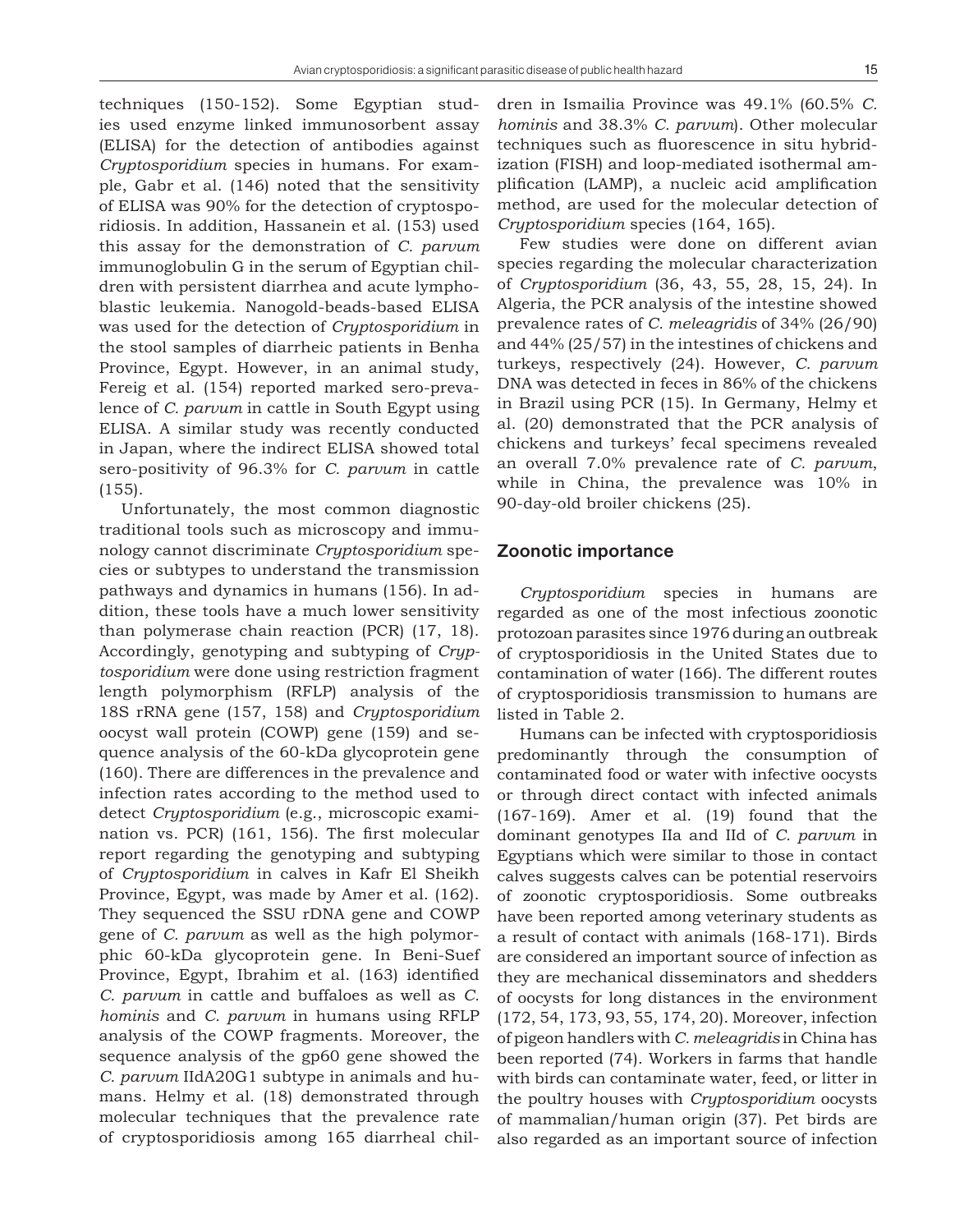to humans (87), but the literature related to this point is very rare. Traveling, living in villages, drinking underground water (lakes, etc.), and contact with animals are risk factors associated with human cryptosporidiosis (18, 175).

Individuals can get infection of the gastrointestinal tract through different *Cryptosporidium* species. Cryptosporidiosis can affect immunocompetent HIV-infected individuals, children, and healthy persons, causing asymptomatic carrier status or severe lethal diarrhea (176). Previously, *C. parvum* in ruminants was the only cause of human cryptosporidiosis for many years (177), while *C. hominis* was not recognized as a separate species till 2002 (178). Nowadays, both *C. parvum* and *C. hominis* cause more than 90% of human infection, while other species or genotypes of animal origin can cause sporadic infection. Meanwhile, *C. meleagridis* is the only avian species with public health concern and causes zoonotic infection of humans (179, 25, 26). Xiao (180) stated that *C. meleagridis* is the third most common species causing a serious public health hazard in humans as it has a wider host spectrum. Two subtypes of *C. meleagridis* detected in AIDS patients were shared by chicken, ducks, and pigeons in the same location in Peru (25, 26). *C. meleagridis* was reported to be similar to *C. parvum* as both were responsible for 10%-20% of human cryptosporidiosis (181-184). In Bangladesh, in urban regions, the prevalence rate of *C. meleagridis* was 13%, which was more than *C. parvum* with a prevalence rate of 2% in children without diarrhea. However, in rural regions, the prevalence rates of *C. meleagridis* and *C. parvum* were 90% and 4%, respectively, causing subclinical cryptosporidiosis (185). Stensvold et al. (186) and Wang et al. (26) demonstrated that the phylogenetic analysis of multiple loci of *C. meleagridis* isolates showed that these isolates may be related to those in humans, and that constitutes evidence of human infection by *C. meleagridis*. Furthermore, in Sweden*, C. meleagridis* isolates of layer and broiler chickens were found to be identical in nucleotide sequences (18S rRNA and HSP-70 genes) to isolates of human origin (91). Perhaps, this may be due to the anthropozoonotic nature of cryptosporidiosis as it is transmitted from chickens kept in households to the person in contact (187). It is important to note that a reverse zoonotic transmission (zooanthroponosis, from humans to animals) of *C. parvum* has also been reported (188). In addition, cryptosporidiosis is regarded as a largely anthroponotic disease that is transmitted from person to person, especially *C. hominis* or *C. parvum* (189). Cryptosporidiosis in humans is regarded as an acute life-threating disease especially in immunocompetent hosts (179). It is characterized by the sudden onset of clinical signs a week after infection in the form of prolonged and persistent diarrhea. Severe infection can be seen in very young, malnourished, and immunocompromised persons. It has been documented that cryptosporidiosis is a major cause of mortality in infants and children under two years of age



**Figure 1:** Methods of diagnosis of cryptosporidiosis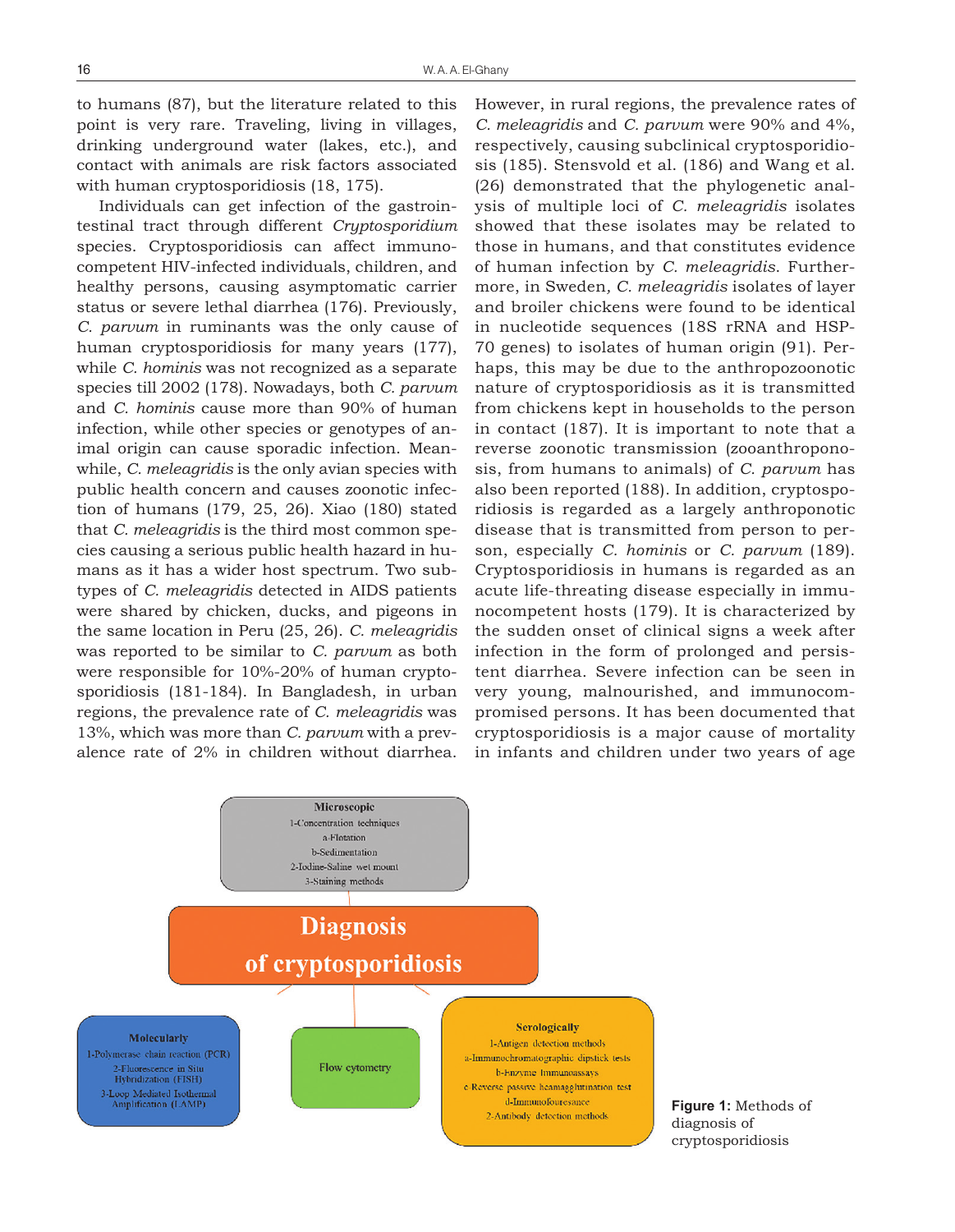|                                | <b>Table 2:</b> Transmission methods of cryptosporidiosis in humans |
|--------------------------------|---------------------------------------------------------------------|
| in developing countries (190). |                                                                     |

| Source of infection                                              | Reference (s)                       |
|------------------------------------------------------------------|-------------------------------------|
| Food and water contamination                                     | [168, 169]                          |
| Livestock animals                                                | [20, 167]                           |
| Calves                                                           | [19, 170, 171, 177]                 |
| Domestic poultry (chickens and turkeys)                          | [20, 25, 26, 37, 93, 172, 179, 187] |
| Pigeons                                                          | [70, 74]                            |
| Geese                                                            | [54]                                |
| Captive pet birds                                                | [55, 87]                            |
| Free range birds (mallard duck, graylag goose, common merganser, | [93]                                |
| mute swan, grey heron, white stork, carrion crow, and rook)      |                                     |

#### Aquatic birds (ducks, geese, coots, and cormorants)  $\frac{\text{strain}(201)}{174}$

strain (201).

**Prevention and control** 

#### In Egypt, the prevalence rate of *Cryptosporidium* infection varies according to the locality. For example, Gabr et al. (191) demonstrated that *Cryptosporidium* infection was prevalent in diarrheic persons in Minia Province, as they showed that the overall prevalence rate of infection in 300 stained fecal samples was 44.7%. However, a previous study conducted by Gabr et al. (146) found that the prevalence rate was 61%. In immunocompetent and immunosuppressed children in Minia Province, the prevalence rates of *Cryptosporidium* infection were 42.2% and 60.2%, respectively (192). In another study conducted in Ismailia Province, the overall prevalence rate of *Cryptosporidium* species in humans was 49.1%, of which 60.5% were C*. hominis*, 38.2% were *C. parvum*, and 1.2% were C. parvum and *C. bovis* (193). In other provinces of Egypt, the prevalence rates were 23.5% in Abou El-Rish Hospital using nanogold-beads-based ELISA (194), 31.1% in Greater Cairo after staining of stool samples (195), 19.5% in Benha using microscopical and immunological techniques (196), 15% in Zagazig among chronic renal failure patients after conducting microscopical staining examination (197), and 33.3% in Ismailia among children (198). Moreover, ELISA results revealed that the incidences of *Cryptosporidium* were 37.7% and 91% in immunodeficient children and adult patients with cancer, respectively (199). In addition, the study of Antonios et al. (200) revealed that the prevalence rate of *Cryptosporidium* species among immunocompromised Egyptians was 33.3%.

The differences in the infection rates may depend on the immune status of individuals, age of the host, environmental habitats, season, sample size, and the virulence of the parasite

Elimination of *Cryptosporidium* infection through the destruction of the parasite is difficult perhaps due to the resistant and persistent nature of the oocysts as well as the wide distribution of the infection (202). Household hygiene practices are recommended to prevent transmission of the different *Cryptosporidium* species causing infection with cryptosporidiosis (203). Hygienic measures include regular and thorough cleaning and disinfection of birds' drinkers, feeders, cages, and premises, in addition to keeping separate cloths during contact with birds and washing hands with disinfectants before and after contact with the birds (67, 9, 135). A concentration of 6% or 7.5% hydrogen peroxide, chlorine dioxide, ozone, and ultraviolet light have been found to inactivate oocysts (204). Moreover, aluminum sulfate, iron sulfate, and iron chloride can coagulate oocysts present in water (205). In addition, reverse osmosis, filtration, and electronic/radiation methods have been used to counteract oocysts (206, 207). Halofuginone showed variable efficiency against cryptosporidiosis in animals (208, 23, 209). Lately, Hassan et al. (210) demonstrated the effect of silver nanoparticles as a water disinfectant against *C. parvum*, as oocysts showed considerable resistance to the traditional water treatment processes. Silver nanoparticles in a concentration of 1 ppm for 30 min and 0.1 ppm for 1 hr reduced oocysts by 97.2% and 94.4%,

Until now, there is no specific treatment of cryptosporidiosis in animals and humans. However, the United States Food and Drug Adminis-

respectively.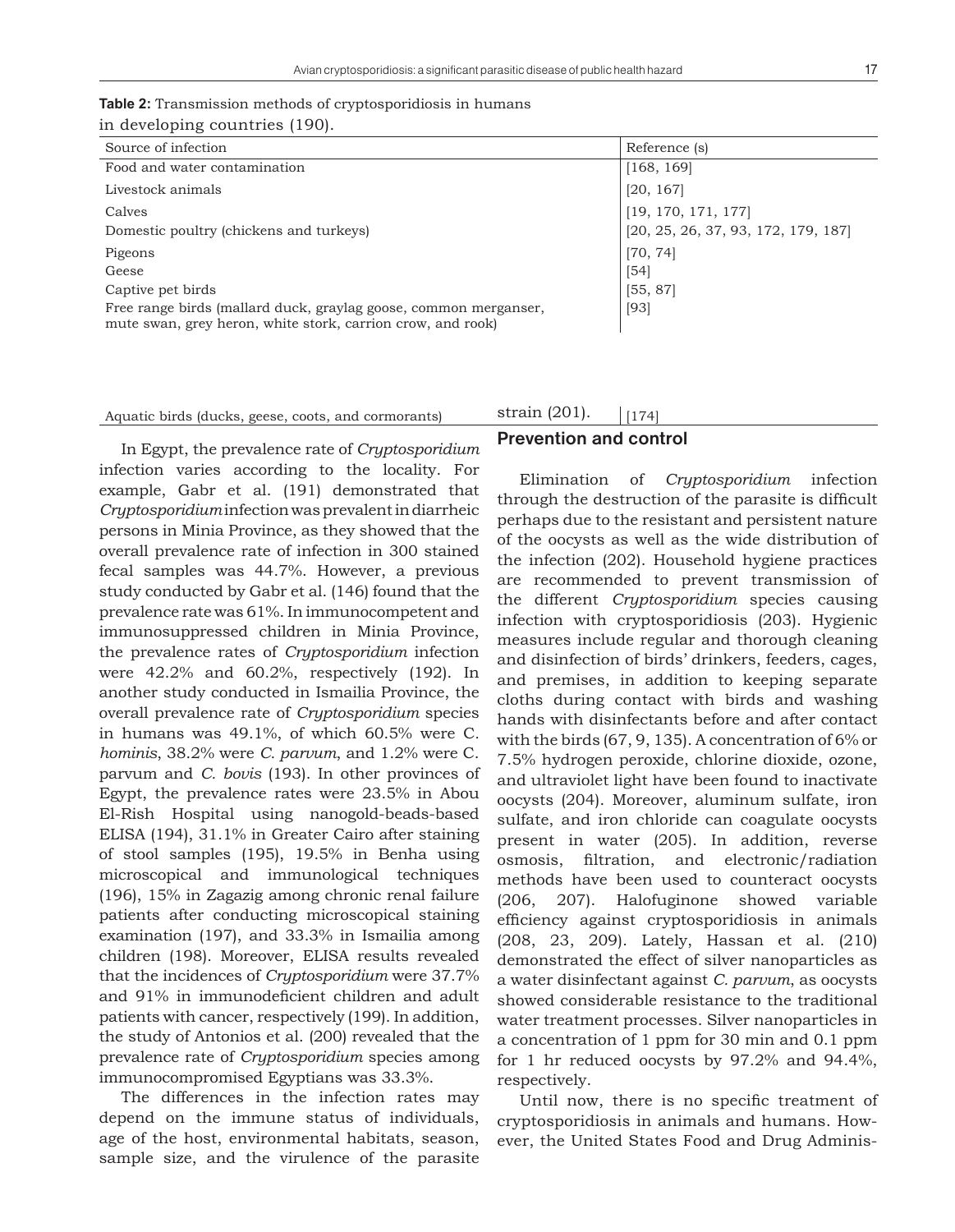tration (FDA) licensed and approved treatment of the infection with nitazoxanide after a trial conducted on mice (211). Nitazoxanide treated diarrhea in buffaloes within three to four days and reduced the shedding of oocysts (212). In humans, this treatment is recommended especially for patients aged one year or older in good health condition and with immune status (213, 214). Treatment with other drugs such as paromomycin, spiramycin, rifaximin, and azithromycin is unsatisfactory or inconsistent (215). Nutritional and supportive therapy is very important for complete recovery. Oral fluids and electrolyte replacement using sodium, potassium, bicarbonate, and glucose as well as starch-based oral rehydration solutions can provide calories with lower osmolarity, which can help in restoring mucosal function, enhance immune responses, and help rehabilitate the intestinal mucosal barrier following mucosal injury.

Due to the development of drug resistance, there is a demand to search for alternatives to control cryptosporidiosis. Some studies were conducted to evaluate the effect of using different herbs and their extracts on controlling cryptosporidiosis (216). Oil extracts can be effective in the complete elimination of oocyst shedding on the ninth day postinfection (217). The anti-cryptosporidiosis effects of pine-bark, garlic, onion, cinnamon, blueberry, and curcumin extracts showed successful results (218-222, 212). In chickens, Wahba et al. (219) demonstrated that garlic extract induced a mild reduction in *C. baileyi* oocyst shedding in experimentally infected birds, but there was a significant difference with control non-treated birds. However, both garlic and nitazoxanide completely eradicated *Cryptosporidium* oocyst shedding in the treated buffaloes (212). Moreover, black seeds or black cumin (Nigella sativa) can be used for the treatment of *C. parvum* in experimentally infected calves (223). Zaki and El-Amir (224) stated that phenyl vinyl sulfone (cysteine protease inhibitor) with black seeds altered *Cryptosporidium* oocyst shedding compared with paromomycin treatment in mice. Another recent Egyptian study conducted by Sadek et al. (225) showed that both garlic and black seed extracts were greatly effective in reducing *Cryptosporidium* oocyst excretions in mice (75.4%) compared with treatment with nitazoxanide. Interestingly, after the treatment of cryptosporidiosis HIV patients with high doses of garlic, some patients showed recovery from chronic diarrhea and complete healing (226).

In conclusion, cryptosporidiosis is considered an important disease in animals and birds as it induces severe economic loses, in addition to the public health significance of the disease in humans. Therefore, several studies, especially in developing countries, should be conducted on cryptosporidiosis infection in various hosts and its relation with humans.

#### **Conflict of interests**

No conflict of interests is declared.

#### **References**

1. Ryan U. Cryptosporidium in birds, fish and amphibians. Exp Parasitol 2010; 124: 113–20. DOI: 10.1016/j.exppara.2009.02.002

2. Bodager JR, Parsons MB, Wright PC, et al. Complex epidemiology and zoonotic potential for *Cryptosporidium suis* in rural Madagascar. Vet Parasitol 2015; 207: 140–3. DOI: 10.1016/j.vetpar.2014.11.013

3. Ryan U, Power M. Cryptosporidium species in Australian wildlife and domestic animals. Parasitology 2012; 139: 1673–88. DOI: 10.1017/ S0031182012001151

4. Bamaiyi PH, Umoh JU, Abdu PA, Lawal IA. The prevalence of Cryptosporidium oocysts in birds in Zaria, Nigeria. Borneo J Resour Sci Technol 2013; 2: 52–9.

5. Inpankaew T, Jiyipong T, Wongpanit K, et al. Molecular detection of *Cryptosporidium* spp. infections in water buffaloes from northeast Thailand. Trop Anim Health Prod 2014; 46: 487–90. DOI: 10.1007/s11250-013-0499-8

6. Hoerr FJ, Current WL, Haynes TB. Fatal cryptosporidiosis in quail. Avian Dis 1986; 30: 421–5. DOI: 10.2307/1590550

7. Ritter GD, Ley DH, Levy M, Guy J, Barnes HJ. Intestinal cryptosporidiosis and reovirus isolation from bobwhite quail (*Colinus virginianus*) with enteritis. Avian Dis 1986; 30: 603–8. DOI: 10.2307/1590430

8. Bezuidenhout AJ, Penrith ML, Burger WP. Prolapse of the phallus and cloaca in the ostrich (*Struthio camelus*). J S Afr Vet Assoc 1993; 64: 156–8.

9. Santos MMAB, Peiro´ JR, Meireles MV. Cryp-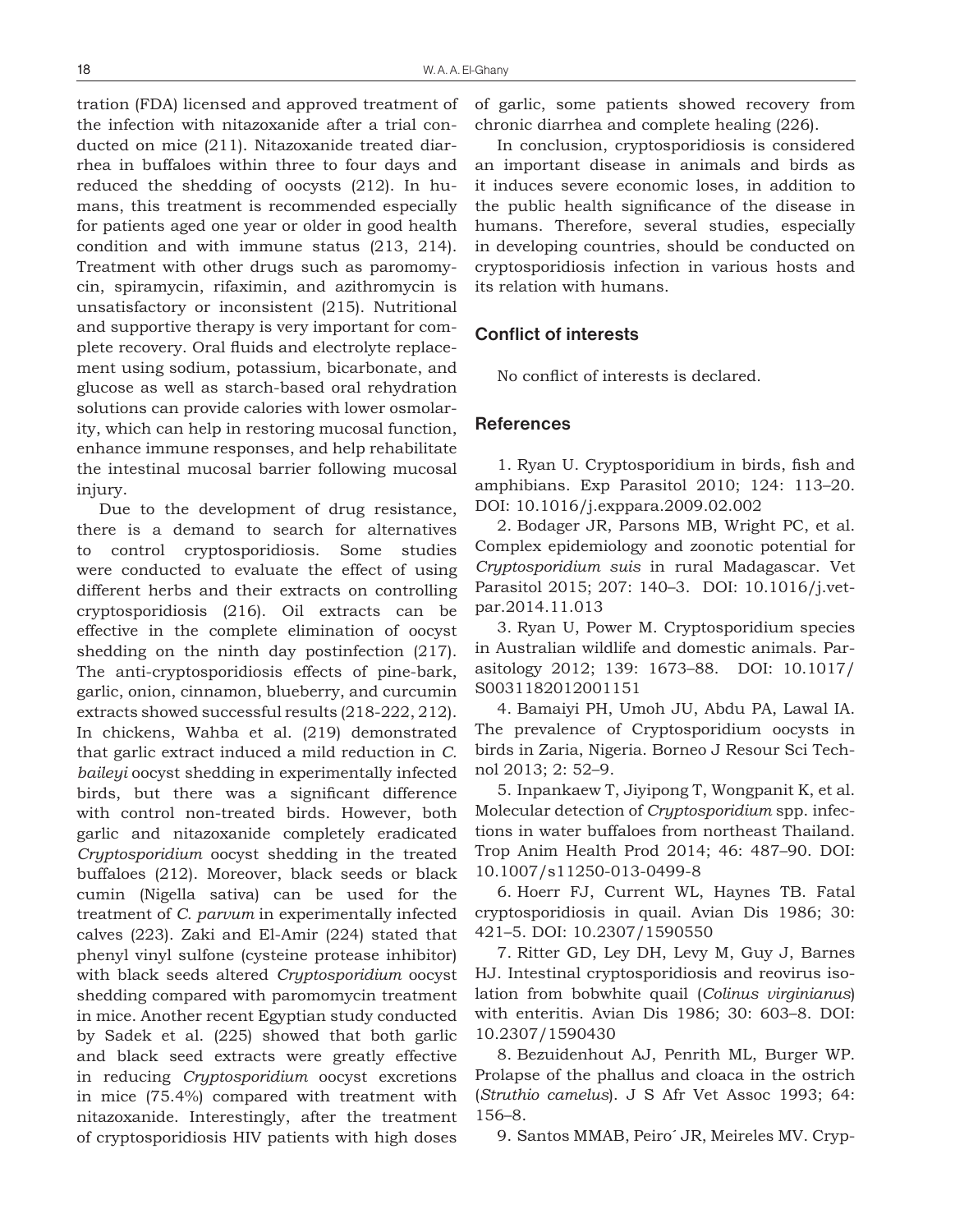tosporidium infection in ostriches (*Struthio camelus*) in Brazil: clinical, morphological and molecular studies. Braz J Poult Sci 2005; 7: 113–7. DOI: 10.1590/S1516-635X2005000200008

10. Pages-Mante A, Pages-Bosch M, Majo-Masferrer N, et al. An outbreak of disease associated with cryptosporidia on a red-legged partridge (*Alectoris rufa*) game farm. Avian Pathol 2007; 36: 275–8. DOI: 10.1080/03079450701439389

11. Nakamura AA, Meireles MV. Cryptosporidium infections in birds-a review. Braz J Vet Parasitol 2015; 24: 253–67. DOI: 10.1590/s1984- 29612015063

12. McDougald LR. Cryptosporidiosis. In: Swayne DE, Glisson JR, McDougald LR, et al., eds. Diseases of poultry. 13th ed. Ames : Wiley-Blackwell, 2013: 1085–91.

13. Berrilli F, D'Alfonso R, Giangaspero A, et al. *Giardia duodenalis* genotypes and *Cryptosporidium* species in humans and domestic animals in Côte d'Ivoire: occurrence and evidence for environmental contamination. Trans R Soc Trop Med Hyg 2012; 106: 191–5. DOI: 10.1016/j. trstmh.2011.12.005

14. Ryan UM, Xiao L, Read C, et al. A redescription of *Cryptosporidium galli* Pavlasek, 1999 (Apicomplexa: Cryptosporidiidae) from birds. J Parasitol 2003a; 89: 809–13. DOI: 10.1645/ge-74ri

15. Bomfim TCB, Gomes RS, Huber F, Couto MCM. The importance of poultry in environmental dissemination of *Cryptosporidium* spp. Open Vet Sci J 2013; 7: 12–7. DOI: 10.2174/1874318801307010012

16. Randall CJ. Cryptosporidiosis of the bursa of fabricius and trachea in broilers. Avian Pathol 1982; 11: 95–102. DOI: 10.1080/03079458208436084

17. Helmy YA, Kruecken J, Noeckler K, von Samson-Himmelstjerna G, Zessin KH. Comparison between two commercially available serological tests and polymerase chain reaction in the diagnosis of *Cryptosporidium* in animals and diarrhoeic children. Parasitol Res 2014; 113: 211–6. DOI: 10.1007/s00436-013-3645-3

18. Helmy YA, von Samson-Himmelstjerna G, Noeckler K, Zessin KH. Frequencies and spatial distributions of *Cryptosporidium* in livestock animals and children in the Ismailia province of Egypt. Epidemiol Infect 2015; 143: 1208–18. DOI: 10.1017/s0950268814001824

19. Amer S, Zidan S, Adamu H, Ye J, Roellig

D, et al. Prevalence and characterization of *Cryptosporidium* spp. in dairy cattle in Nile River delta provinces, Egypt. Exp Parasitol 2013; 135: 518– 23. DOI: 10.1016/j.exppara.2013.09.002

20. Helmy YA, Krücken J, Abdelwhab EM, von Samson-Himmelstjerna G, Hafez HM. Molecular diagnosis and characterization of *Cryptosporidium* spp. in turkeys and chickens in Germany reveals evidence for previously undetected parasite species. PLoS One 2017; 12: e0177150. DOI: 10.1371/journal.pone.0177150

21. Tyzzer EE. Coccidiosis in gallinaceous birds. Am J Hyg 1929; 10: 269–83. DOI: 10.1093/ oxfordjournals.aje.a112759

22. Slavin D. *Cryptosporidium meleagridis* (sp. nov.). J Comp Pathol 1955; 65: 262–6. doi: 10.1016/S0368-1742(55)80025-2

23. Sreter T, Kovacs G, da Silva AJ, et al. Morphologic host specificity and molecular characterization of a Hungarian *Cryptosporidium meleagridis* isolate. Appl Environ Microbiol 2000; 66: 735–8. DOI: 10.1128%2Faem.66.2.735-738.2000

24. Baroudi D, Khelef D, Goucem R, et al. Common occurrence of zoonotic pathogen *Cryptosporidium meleagridis* in broiler chickens and turkeys in Algeria. Vet Parasitol 2013; 196: 334–40. DOI: 10.1016/j.vetpar.2013.02.022

25. Wang L, Xue X, Li J, et al. Cryptosporidiosis in broiler chickens in Zhejiang province, China: molecular characterization of oocysts detected in fecal samples. Parasite 2014a; 21: e36. DOI: 10.1051/parasite/2014035

26. Wang Y, Yang W, Cama V, et al. Population genetics of *Cryptosporidium meleagridis* in humans and birds: evidence for cross-species transmission. Int J Parasitol 2014b; 44: 515–21. DOI: 10.1016/j.ijpara.2014.03.003

27. Liao C, Wang T, Koehler AV, et al. Molecular investigation of Cryptosporidium in farmed chickens in Hubei province, China, identifies 'zoonotic' subtypes of *C. meleagridis*, Parasit Vectors 2018; 11: e484. DOI: 10.1186/s13071-018-3056-5

28. Wang R, Jian F, Sun Y, et al. Large-scale survey of *Cryptosporidium* spp. in chickens and Pekin ducks (*Anas platyrhynchos*) in Henan, China: prevalence and molecular characterization. Avian Pathol 2010; 39: 447–51. DOI: 10.1080/03079457.2010.518314

29. Laatamna AE, Holubova N, Sak B, Kvac M. *Cryptosporidium meleagridis* and *C. baileyi* (Apicomplexa) in domestic and wild birds in Algeria. Folia Parasitol 2017; 64: e018. DOI: 10.14411/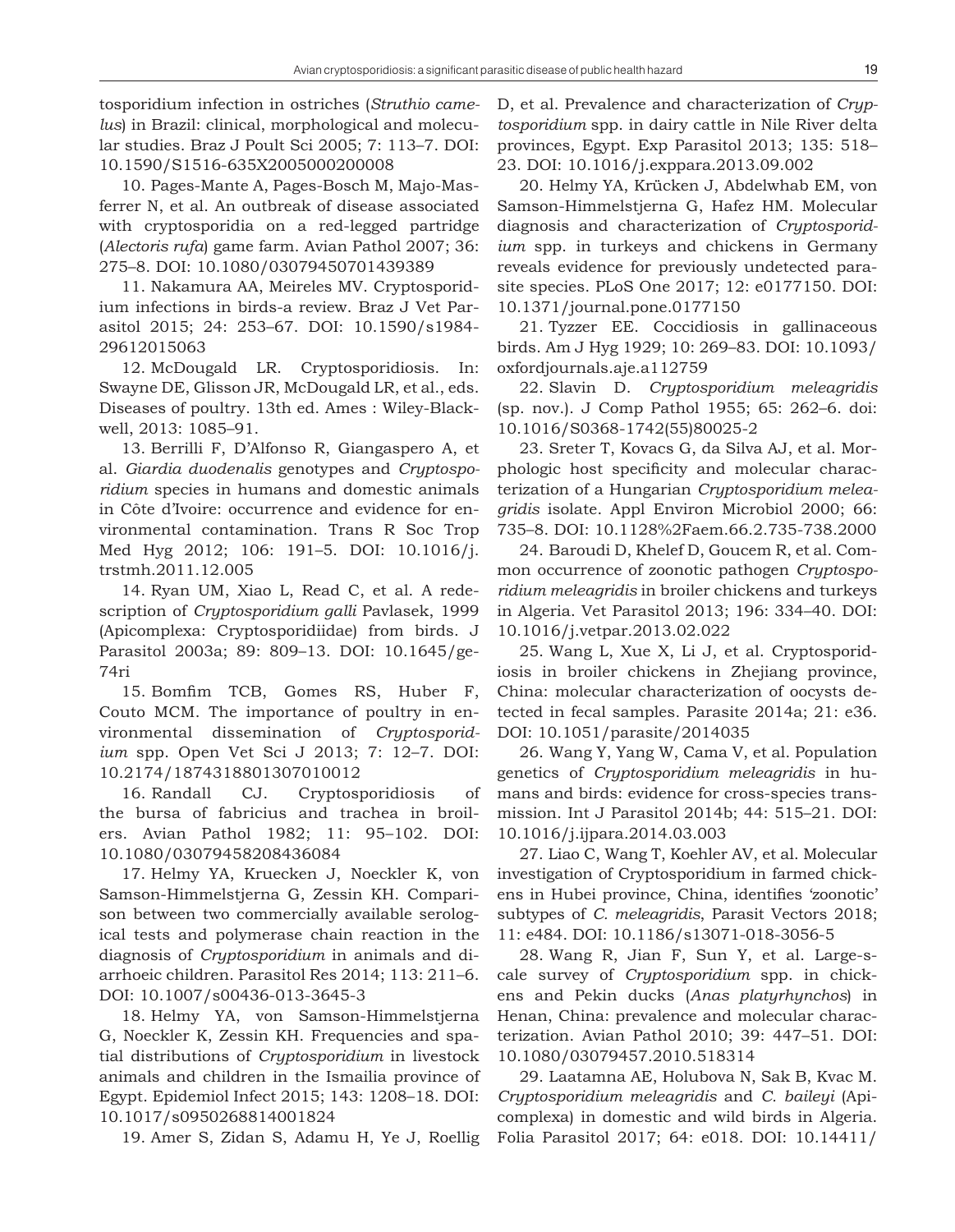#### fp.2017.018

30. Current WL, Upton SJ, Haynes TB. The life cycle of *Cryptosporidium baileyi* n. sp. (Apicomplexa Cryptosporidiidae) infecting chickens. J Protozool 1986; 33: 289–96. DOI: 10.1111/j.1550- 7408.1986.tb05608.x

31. Blagburn BL, Lindsay DS, Hoerr FJ, Davis JF, Giambrone JJ. Pathobiology of cryptosporidiosis (*C. baileyi*) in broiler chickens. J Protozool 1991; 38: 25S–8S.

32. Goodwin MA, Brown J, Resurreccion RS, Smith JA. Respiratory coccidiosis (*Cryptosporidium baileyi*) among northern Georgia broilers in one company. Avian Dis 1996; 40: 572–5. DOI: 10.2307/1592266

33. Chvala S, Fragner K, Hackl R, Hess M, Weissenbock H. Cryptosporidium infection in domestic geese (*Anser anser f. domestica*) detected by *in-situ* hybridization. J Comp Pathol 2006; 134: 211–8. DOI: 10.1016/j.jcpa.2005.11.002

34. Abbassi H, Coudert F, Cherel Y, et al. Renal cryptosporidiosis (*Cryptosporidium baileyi*) in specific-pathogen-free chickens experimentally coinfected with Marek's disease virus. Avian Dis 1999; 43: 738–44. DOI: 10.2307/1592742

35. Trampel DW, Pepper TM, Blagburn BL. Urinary tract cryptosporidiosis in commercial laying hens. Avian Dis 2000; 44: 479–84. DOI: 10.2307/1592566

36. Huber F, da Silva S, Bomfim TC, Teixeira KR, Bello AR. Genotypic characterization and phylogenetic analysis of *Cryptosporidium* sp. from domestic animals in Brazil. Vet Parasitol 2007; 150: 65–74. DOI: 10.1016/j.vetpar.2007.08.018

37. Kabir MHB, Han Y, Lee S-H, et al. Prevalence and molecular characterization of Cryptosporidium species in poultry in Bangladesh. One Health 2020; 9: 100122. DOI: 10.1016/j. onehlt.2020.100122

38. O'Donoghue PJ. Cryptosporidium and cryptosporidiosis in man and animals. Int J Parasitol 1995; 25: 139–95. doi: 10.1016/0020- 7519(94)e0059-v

39. Morgan UM, Monis PT, Xiao L, et al. Molecular and phylogenetic characterisation of Cryptosporidium from birds. Int J Parasitol 2001; 31: 289–96. doi: 10.1016/s0020- 7519(00)00164-8

40. Ramirez NE, Ward LA, Sreevatsan S. A review of the biology and epidemiology of cryptosporidiosis in humans and animals. Microbes Infect 2004; 6: 773–85. DOI: 10.1016/j.micinf.2004.02.021

41. Ng J, Pavlasek I, Ryan U. Identification of novel Cryptosporidium genotypes from avian hosts. Appl Environ Microbiol 2006; 72: 7548–53. DOI: 10.1128/AEM.01352-06

42. Santana BN, Kurahara B, Nakamura AA, et al. Detection and characterization of *Cryptosporidium* species and genotypes in three chicken production systems in Brazil using different molecular diagnosis protocols. Prev Vet Med 2018; 151: 73–8. DOI: 10.1016/j.prevetmed.2018.01.007

43. McEvoy JM, Giddings CW. Cryptosporidium in commercially produced turkeys on-farm and postslaughter. Lett Appl Microbiol 2009; 48: 302–6. DOI: 10.1111/j.1472-765X.2008.02516.x

44. Levine ND. Protozoan parasites of domestic animals and of man. Minneapolis: Burgess Publishing, 1961: 412.

45. Proctor SJ, Kemp RL. *Cryptosporidium anserinum* sp. n. (Sporozoa) in a domestic goose *Anser anser* L, from Iowa. J Protozool 1974; 21: 664–6. DOI: 10.1111/j.1550-

46. Blagburn BL, Lindsay DS, Hoerr FJ, Atlas AL, Toivio-Kinnucan M. *Cryptosporidium* sp. infection in the proventriculus of an Australian diamond firetail finch (*Staganoplura bella*: Passeriformes, Estrildidae). Avian Dis 1990; 34: 1027–30. DOI: 10.2307/1591401

47. Pavlasek I. Cryptosporidia: biology diagnosis, host spectrum specificity and the environment. Klin Mikrobiol Infekc Lek1999; 3: 290–301.

48. Pavlasek I. Findings of cryptosporidia in the stomach of chickens and of exotic and wild birds. Veterinarstvi 2001; 51: 103–8.

49. Shaapan RM, Khalil FAM, Abou El Ezz MT. Cryptosporidiosis and toxoplasmosis in native quails of Egypt. Res J Vet Sci 2011; 4: 30–6. DOI: 10.3923/rjvs.2011.30.36

50. Nagwa EA, El-Akabawy LM, El-Madawy RS, Toulan EI. Studies on intestinal protozoa of poultry in Gharbia governorate. Benha Vet Med J 2013; 25: 78–83.

51. Kalifa MM, Nassar AM, Nisreen EM, Abdel-Wahab AM. Cryptosporidium species in ducks: parasitological, serological and molecular studies in Egypt. Int J Adv Res Biol Sci 2016; 3: 23–31.

52. Abe N, Makino I. Multilocus genotypic analysis of *Cryptosporidium* isolates from cockatiels, Japan. Parasitol Res 2010; 106: 1491–7. DOI: 10.1007/s00436-010-

53. Jellison KL, Distel DL, Hemond HF, Schauer DB. Phylogenetic analysis of the hypervariable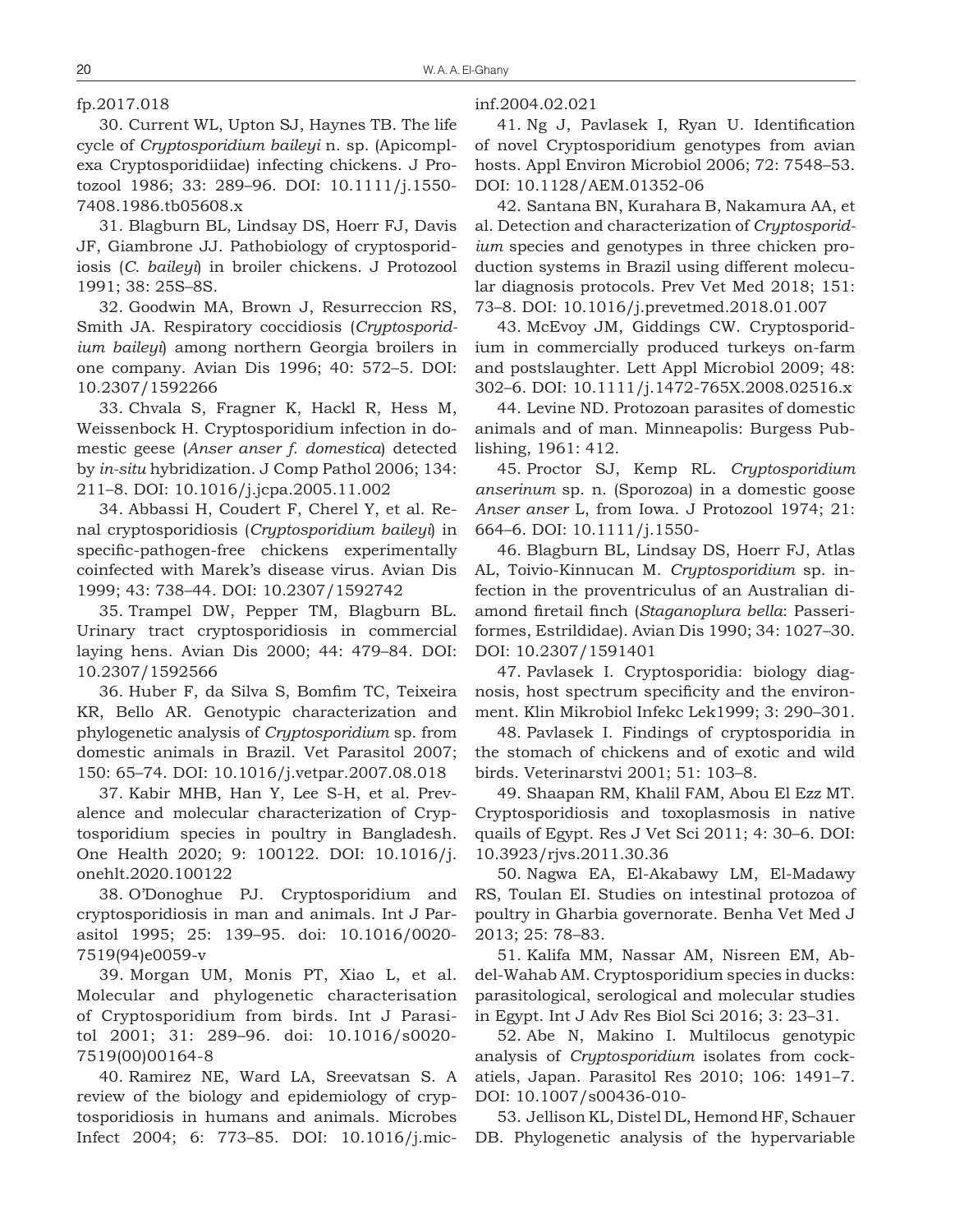region of the 18S rRNA gene of Cryptosporidium oocysts in feces of Canada geese (*Branta canadensis*): evidence for five novel genotypes. Appl Environ Microbiol 2004; 70: 452–8. DOI: 10.1128/ AEM.70.1.452-458.2004

54. Zhou L, Kassa H, Tischler ML, Xiao L. Host-adapted *Cryptosporidium* spp. in Canada geese (*Branta canadensis*). Appl Environ Microbiol 2004; 70: 4211–5. DOI: 10.1128/AEM.70.7.4211- 4215.2004

55. Nakamura AA, Simoes DC, Antunes RG, da Silva DC, Meireles MV. Molecular characterization of Cryptosporidium spp. from fecal samples of birds kept in captivity in Brazil Vet Parasitol 2009; 166: 47–51. DOI: 10.1016/j.vetpar.2009.07.033

56. Meireles MV, Soares RM, Santos MM, Gennari SM. Biological studies and molecular characterization of a *Cryptosporidium* isolate from ostriches (*Struthio camelus*). J Parasitol 2006; 92: 623–6. DOI: 10.1645/0022-395(2006)92[623:BSAM-CO]2.0.CO;2.

57. Nguyen ST, Fukuda Y, Tada C, et al. Prevalence and molecular characterization of Cryptosporidium in ostriches (*Struthio camelus*) on a farm in central Vietnam. Exp Parasitol 2013; 133: 8–11. DOI: 10.1016/j.exppara.2012.10.010

58. Makino I, Abe N, Reavill DR. Cryptosporidium avian genotype III as a possible causative agent of chronic vomiting in peach-faced lovebirds (*Agapornis roseicollis*). Avian Dis 2010; 54: 1102– 7. DOI: 10.1637/9227-123009-case.1

59. Qi M, Wang R, Ning C, et al. Cryptosporidium spp. in pet birds: genetic diversity and potential public health significance. Exp Parasitol 2011; 128: 336–40. DOI: 10.1016/j.exppara.2011.04.003

60. Sevá AP, Funada MR, Richtzenhain L, et al. Genotyping of *Cryptosporidium* spp. from free-living wild birds from Brazil. Vet Parasitol 2011; 175: 27–32. DOI: 10.1016/j.vetpar.2010.09.031

61. Gomes RS, Huber F, da Silva S, do Bomfim TC. Cryptosporidium spp. parasitize exotic birds that are commercialized in markets, commercial aviaries, and pet shops. Parasitol Res 2012; 110: 1363–70. DOI: 10.1007/s00436-011-2636-5

62. Nakamura AA, Homem CG, Silva AMJ, Meireles MV. Diagnosis of gastric cryptosporidiosis in birds using a duplex real-time PCR assay. Vet Parasitol 2014; 205: 7–13. DOI: 10.1016/j. vetpar.2014.07.033

63. Kik MJL, van Asten AJAM, Lenstra JA, Kirpensteijn J. Cloaca prolapse and cystitis in green iguana (*Iguana iguana*) caused by a novel *Cryptosporidium* species. Vet Parasitol 2011; 175: 165–7. DOI: 10.1016/j.vetpar.2010.10.002

64. Xiao L, Fayer R, Ryan U, Upton SJ. Cryptosporidium taxonomy: recent advances and implications for public health. Clin Microbiol Rev 2004; 17: 72–97. DOI: 10.1128/cmr.17.1.72-97.2004

65. Tarwid JN, Cawthorn RJ, Riddell C. Cryptosporidiosis in the respiratory tract of turkeys in Saskatchewan. Avian Dis 1985; 29(2): 528–32. DOI: 10.2307/1590516

66. Lindsay DS, Blagburn BL, Sundermann CA. Host specificity of *Cryptosporidium* sp. isolated from chickens. J Parasitol 1986; 72(4): 565– 8. DOI: 10.2307/3281511

67. Sreter T, Varga I. Cryptosporidiosis in birds: a review. Vet Parasitol 2000; 87(4): 261–79. DOI: 10.1016/s0304-4017(99)00178-8

68. Richter D, Wiegand-Tripp G, Burkhardt E, Kaleta EF. Natural infections by *Cryptosporidium* sp. in farm-raised ducks and geese. Avian Pathol 1994; 23(2): 277–86. DOI: 10.1080/03079459408418995

69. Lindsay DS, Blagburn BL, Sundermann CA, Hoerr FJ. Experimental infections in domestic ducks with *Cryptosporidium baileyi* isolated from chickens. Avian Dis 1989; 33: 69–73. DOI: 10.2307/1591069

70. Ozkul IA, Aydin Y. Small-intestinal cryptosporidiosis in a young pigeon. Avian Pathol 1994; 23: 369–72. DOI: 10.1080/03079459408419006

71. Rodriguez F, Oros J, Rodriguez JL, et al. Intestinal cryptosporidiosis in pigeons (*Columba livia*). Avian Dis 1997; 41: 748–50. DOI: 10.2307/1592171

72. Radfar MH, Asl EN, Seghinsara HR, Dehaghi MM, Fathi S. Biodiversity and prevalence of parasites of domestic pigeons (*Columba livia domestica*) in a selected semiarid zone of South Khorasan, Iran. Trop Anim Health Prod 2012; 44: 225–9. DOI: 10.1007/s11250-011-0002-3

73. Koompapong K, Mori H, Thammasonthijarern N, et al. Molecular identification of Cryptosporidium spp. in seagulls, pigeons, dogs, and cats in Thailand. Parasite 2014; 21: 52. DOI: 10.1051/ parasite/2014053

74. Li J, Lin X, Zhang L, et al. Molecular characterization of Cryptosporidium spp. in domestic pigeons (*Columba livia domestica*) in Guangdong province, southern China. Parasitol Res 2015; 114: 2237–41. DOI: 10.1007/s00436-015-4415-1

75. Oliveira BCM, Ferrari ED, da Cruz Pane-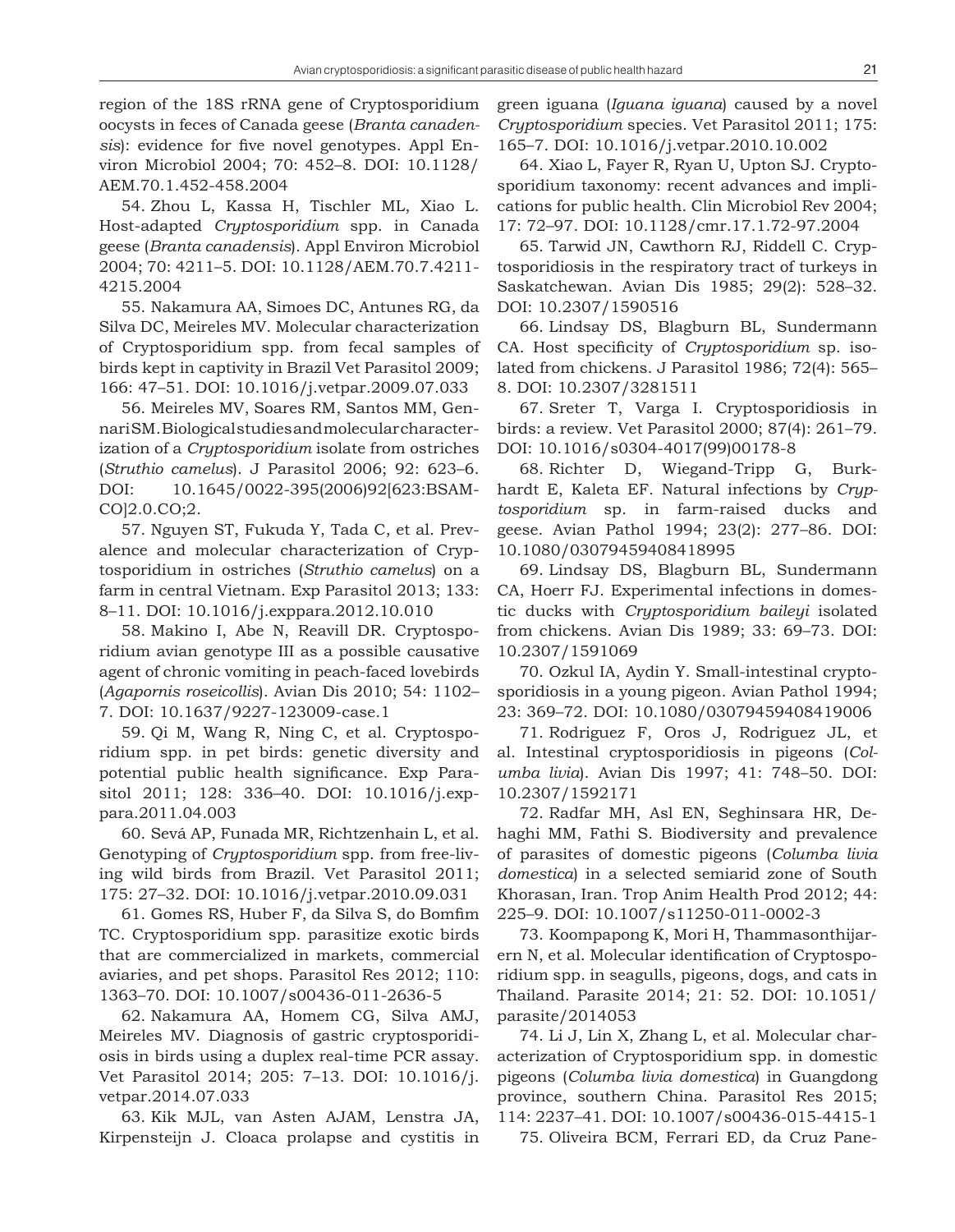gossi MF, et al. First description of *Cryptosporidium parvum* in carrier pigeons (*Columba livia*). Vet Parasitol 2017; 243: 148–50. DOI: 10.1016/j.vetpar.2017.06.023\

76. Tham VL, Kniesberg S, Dixon BR. Cryptosporidiosis in quails. Avian Pathol 1982; 11: 619– 26. DOI: 10.1080/03079458208436138

77. Murakami S, Miyama M, Ogawa A, Shimada J, Nakane T. Occurrence of conjunctivitis, sinusitis and upper region tracheitis in Japanese quail (*Coturnix coturnix japonica*), possibly caused by *Mycoplasma gallisepticum* accompanied by *Cryptosporidium* sp. infection. Avian Pathol 2002; 31: 363–70. DOI: 10.1080/030794502201633

78. Wang R, Wang F, Zhao J, et al. *Cryptosporidium* spp. in quails (*Coturnix coturnix japonica*) in Henan, China: molecular characterization and public health significance. Vet Parasitol 2012; 187: 534–7. DOI: 10.1080/03079457.2010.518314

79. Cardozo SV, Teixeira Filho WL, Lopes CW. Experimental transmission of *Cryptosporidium baileyi* (Apicomplexa: Cryptosporidiidae) isolated of broiler chicken to Japanese quail (*Coturnix japonica*)). Rev Bras Parasitol Vet 2005; 14: 119–24.

80. Allwright DM, Wessels J. Cryptosporidium species in ostriches. Vet Rec 1993; 133: 24. DOI: 10.1136/vr.133.1.24-a

81. Gajadhar AA. *Cryptosporidium* species in imported ostriches and consideration of possible implications for birds in Canada. Can Vet J 1993; 34: 115–6.

82. Gajadhar AA. Host specificity studies and oocyst description of a Cryptosporidium sp. isolated from ostriches. Parasitol Res 1994; 80: 316– 9. DOI: 10.1007/BF02351873

83. Penrith ML, Burger WP. A Cryptosporidium sp in an ostrich. J S Afr Vet Assoc 1993; 64: 60–1.

84. Penrith ML, Bezuidenhout AJ, Burger WP, Putterill JF. Evidence for cryptosporidial infection as a cause of prolapse of the phallus and cloaca in ostrich chicks (*Struthio camelus*). Onderstepoort J Vet Res 1994; 6: 283–9.

85. Ponce Gordo F, Herrera S, Castro AT, García Duran B, Martínez Días RA. Parasites from farmed ostriches (*Struthio camelus*) and rheas (*Rhea americana*) in Europe. Vet Parasitol 2002; 107: 137–60. DOI: 10.1016/s0304- 4017(02)00104-8.

86. Oliveira FCR, Ederli NB, Ederli BB, Albuquerque MC, Santos MD. Occurrence of *Cryptosporidium* spp. oocysts (Apicomplexa, Cryptosporidiidae) in ostriches, *Struthio camelus* L., 1758 (Aves, Struthionidae) reared in North and Lowered Coastline regions of the state of Rio de Janeiro, Brazil. Rev Bras Parasitol Vet 2008; 17: 322–5.

87. Sivajothi S, Sudhakara Reddy B. Cryptosporidiosis in pet birds-zoonotic alert to kids. Int J Avian Wildlife Biol 2018; 3: 45–6. DOI: 10.15406/ ijawb.2018.03.00051

88. van Zeeland YR, Schoemaker NJ, Kik MJ, van der Giessend JW. Upper respiratory tract infection caused by *Cryptosporidium baileyi* in three mixed-bred falcons (*Falco rusticolus x Falco cherrug*). Avian Dis 2008; 52: 357–63. DOI: 10.1637/8121-100207-Case.1

89. Molina-Lopez RA, Ramis A, Martin-Vazquez S, et al. *Cryptosporidium baileyi* infection associated with an outbreak of ocular and respiratory disease in otus owls (*Otus scops*) in a rehabilitation centre. Avian Pathol 2010; 39: 171–6. DOI: 10.1080/03079451003717589

90. Chelladurai JJ, Clark ME, Kváè M, et al. *Cryptosporidium galli* and novel Cryptosporidium avian genotype VI in North American red-winged black birds (*Agelaius phoeniceus*). Parasitol Res 2016; 115: 1901–6. DOI: 10.1007/s00436-016- 4930-8

91. Silverlas C, Mattsson JG, Insulander M, Lebbad M. Zoonotic transmission of *Cryptosporidium meleagridis* on an organic Swedish farm. Int J Parasitol 2012; 42: 963–7. DOI: 10.1016/j. ijpara.2012.08.008

92. Samad MA. Public health threat caused by zoonotic diseases in Bangladesh, Bangl J Vet Med 2011; 9: 95–120. DOI: 10.3329/bjvm. v9i2.13451

93. Majewska AC, Graczyk TK, Slodkowicz-Kowalska A, et al. The role of free-ranging, captive, and domestic birds of western Poland in environmental contamination with *Cryptosporidium parvum* oocysts and *Giardia lamblia* cysts. Parasitol Res 2009; 104: 1093–9. DOI: 10.1007/ s00436-008-1293-9

94. Quah JX, Ambu S, Lim YA, Mahdy MA, Mak JW. Molecular identification of *Cryptosporidium parvum* from avian hosts. Parasitology 2011; 138: 533–7. DOI: 10.1017/s0031182010001691

95. Goodwin MA, Steffens WL, Russell ID, Brown J. Diarrhea associated with intestinal cryptosporidiosis in turkeys. Avian Dis 1988; 32: 63–7. 10.2307/1590949

96. Gharagozlou MJ, Dezfoulian O, Rahbari S, et al. Intestinal cryptosporidiosis in turkeys in Iran. J Vet Med A Physiol Pathol Clin Med 2006; 53: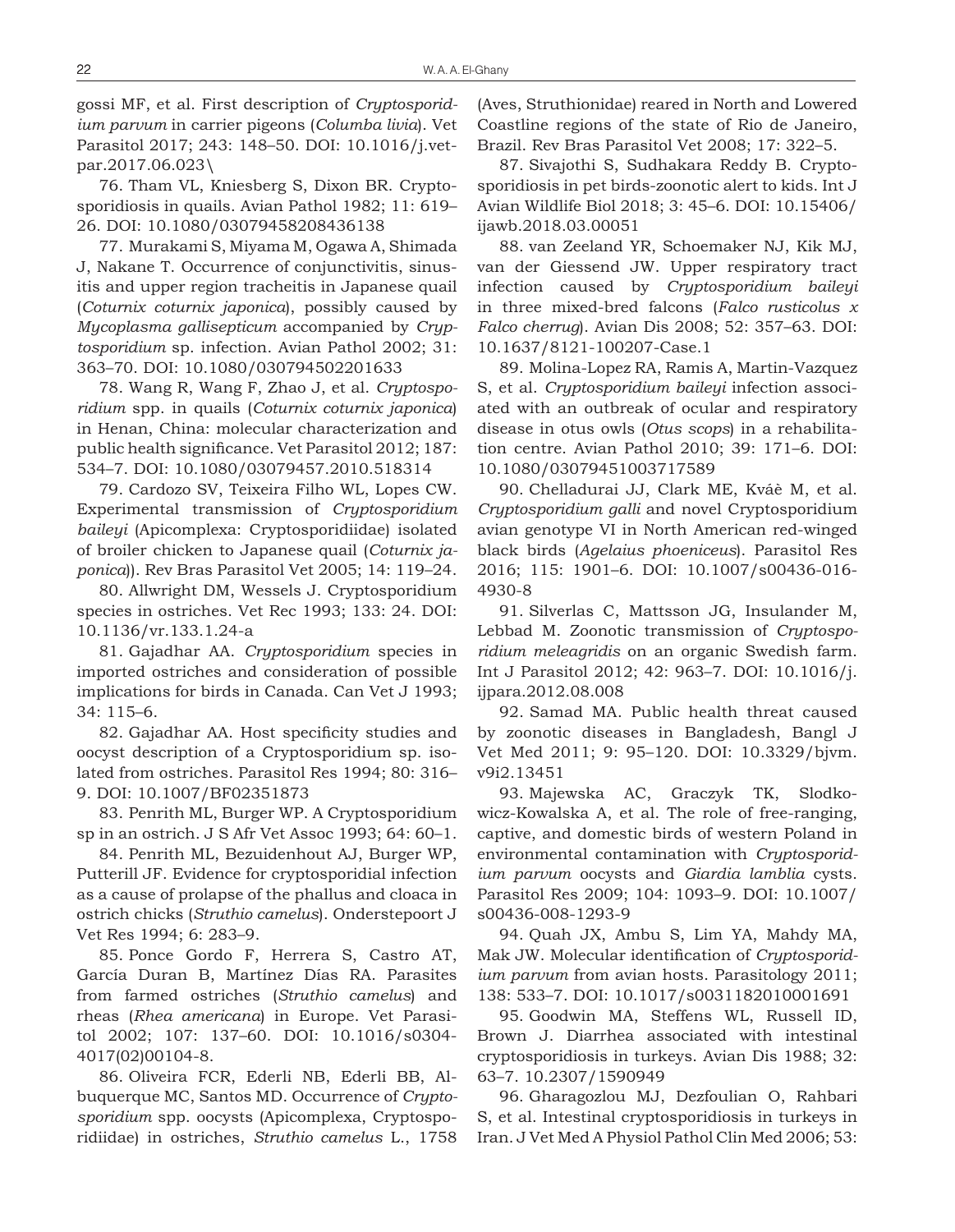282–5. DOI: 10.1111/j.1439-0442.2006.00843.x

97. Bermudez AJ, Ley DH, Levy MG, et al. Intestinal and bursal cryptosporidiosis in turkeys following inoculation with *Cryptosporidium* sp. isolated from commercial poults. Avian Dis 1988; 32: 445–50. DOI: 10.2307/1590910

98. Woodmansee DB, Pavlásek I, Pohlenz JFL, Moon HW. Subclinical cryptosporidiosis of turkeys in Iowa. J Parasitol 1988; 74: 898–900. DOI: 10.2307/3282279

99. Fayer R, Speer CA, Dubey JP. The general biology of *Cryptosporidium*. In: Fayer R, Xiao L, eds. *Cryptosporidium* and cryptosporidiosis. New York : CRC Press, 1997.

100. Glisson JR, Brown TP, Brugh M, Page RK, Kleven SH, Daviset RB. Sinusitis in turkeys associated with respiratory cryptosporidiosis. Avian Dis 1984; 28(3): 783-90.

101. Mason RW. Conjunctival cryptosporidiosis in a duck. Avian Dis 1986; 30: 598–600.

102. O'Donoghue PJ, Tham VL, de Saram WG, Paull KL, McDermott S. Cryptosporidium infections in birds and mammals and attempted cross-transmission studies. Vet Parasitol 1987; 26: 1–11. DOI: 10.1016/0304-4017(87)90071-9

103. Randall CJ. Conjunctivitis in pheasants associated with cryptosporidial infection. Vet Rec 1986; 118: 211. DOI: 10.1136/vr.118.8.211

104. Mason RW, Hartley WJ. Respiratory cryptosporidiosis in a peacock chick. Avian Dis 24(3): 1980; 771–6.

105. Coldwell L, Caldow G, Holliman A, et al. *Cryptospordium baileyi* in wild red grouse with 'bulgy eye'. Vet Rec 2012; 170: 603–4. DOI: 10.1136/vr.e3940

106. Ley DH, Moresco A, Frasca S Jr. Conjunctivitis, rhinitis, and sinusitis in cliff swallows *(Petrochelidon pyrrhonota*) found in association with *Mycoplasma sturni* infection and cryptosporidiosis. Avian Pathol 2012; 41: 395–401. DOI: 10.1080/03079457.2012.697624

107. Bougiouklis PA, Weissenböck H, Wells A, et al. Otitis media associated with *Cryptosporidium baileyi* in a Saker falcon (*Falco cherrug*). J Comp Pathol 2013; 148: 419–23. DOI: 10.1016/j. jcpa.2012.09.005

108. Baines D, Newborn D, Richardson M. Spread of *Cryptosporidium baileyi* in red grouse *Lagopus lagopus scoticus*. Vet Rec 2014; 175: 149. DOI: 10.1136/vr.102275

109. Goodwin MA. Cryptosporidiosis in birds: a review. Avian Pathol 1989; 18: 365–84. DOI: 10.1080/03079458908418612

110. Blagburn BL, Lindsay DS, Giambrone JJ, Sundermann CA, Hoerr FJ. Experimental cryptosporidiosis in broiler chickens. Poultry Sci 1987; 66: 442–9. DOI: 10.3382/ps.0660442

111. Meireles MV, Paulillo AC, Silva GS, et al. Experimental infection with *Cryptosporidium baileyi* in broilers raised on floor-pens. Braz J Poult Sci 1999; 1: 37–42.

112. Abbassi H, Coudert F, Dambrine G, Chérel Y, Naciri M. Effect of *Cryptosporidium baileyi* in specific pathogen free chickens vaccinated (CVI988/ Rispens) and challenged with HPRS-16 strain of Marek's. Avian Pathol 2000; 29: 623–34. DOI: 10.1080/03079450020016887

113. Hornok S, Heijmans JF, Békési L, et al. Interaction of chicken anaemia virus and *Cryptosporidium baileyi* in experimentally infected chickens. Vet Parasitol 1998; 76: 43–55. DOI: 10.1016/ s0304-4017(97)00046-0

114. Levy MG, Ley DH, Barnes HJ, Gerig TM, Corbett WT. Experimental cryptosporidiosis and infectious bursal disease virus infection of specific pathogen-free chickens. Avian Dis 1988; 32: 803–11. DOI: 10.2307/1591002

115. Guy JS, Levy MG, Ley DH, Barnes HJ, Gerig TM. Interaction of reovirus and *Cryptosporidium baileyi* in experimentally infected chickens. Avian Dis 1988; 32: 381–90. DOI: 10.2307/1590901

116. Scott TR. Our current understanding of humoral immunity of poultry. Poult Sci 2004; 83: 574–9. DOI: https://DOI.org/10.1093/ps/83.4.574

117. Naciri M, Mazzella O, Coudert F. Interactions cryptosporidies-virus sauvage ou vaccinal de la maladie de Marek chez le poulet. Rec Méd Vét 1989; 165: 383–7.

118. Rhee JK, Kim HC, Lee SB, Yook SY. Immunosuppressive effect of *Cryptosporidium baileyi* infection on vaccination against Newcastle disease in chicks. Korean J Parasitol 1998a; 36: 121–5. DOI: 10.3347/kjp.1998.36.2.121

119. Eladl AH, Hamed HR, Khalil MR. Consequence of Cryptosporidiosis on the immune response of vaccinated broiler chickens against Newcastle disease and/or avian influenza. Vet Res Commun 2014; 38: 237–47. DOI: 10.1007/ s11259-014-9610-5

120. Rhee JK, Yang HJ, Yook SY, Kim HC. Immunosuppressive effect of *Cryptosporidium baileyi* infection on vaccination against avian infectious bronchitis in chicks. Korean J Parasitol 1998b;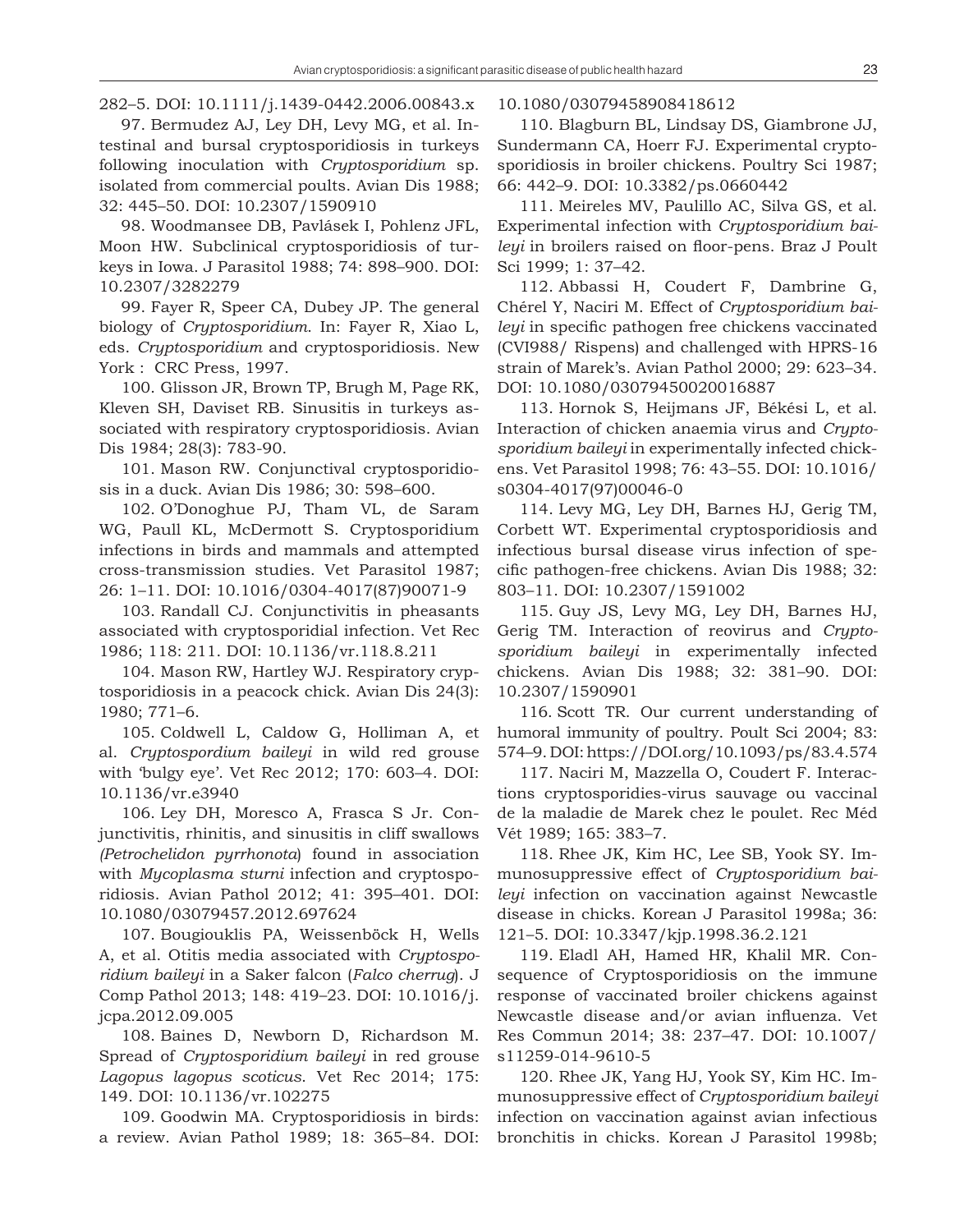36: 203–6. DOI: 10.3347/kjp.1998.36.3.203

121. Hao YX, Yang JM, He C, Liu Q, McAllister TA. Reduced serologic response to avian influenza vaccine in specific-pathogen-free chicks inoculated with *Cryptosporidium baileyi*. Avian Dis 2008; 52: 690–3. DOI: 10.1637/8370-052608 reg.1

122. Goodwin MA, Brown J. Intestinal cryptosporidiosis in chickens. Avian Dis 1989; 33: 770– 7. DOI: 10.2307/1591159

123. Meireles MV, Paulillo AC, Silva GS, et al. Influência da infecção experimental com *Cryptosporidium baileyi* na resposta imune de frangos de corte vacinados contra a doença de Newcastle. Rev Bras Cienc Vet 1998; 5: 15–9. DOI: 10.4322/ rbcv.2015.092

124. Ranck FM Jr, Hoerr FJ. Cryptosporidia in the respiratory tract of turkeys. Avian Dis 1987; 31: 389–91. DOI: 10.2307/1590893

125. Ryan UM, Xiao L. Birds. In: Fayer R, Xiao L, eds. Cryptosporidium and cryptosporidiosis. Boca Raton : CRC Press, 2008.

126. Guy JS, Levy MG, Ley DH, Barnes HJ. Experimental reproduction of enteritis in bobwhite quail (*Colinus virginianus*) with *Cryptosporidium* and reovirus. Avian Dis 1987; 31: 713–22. DOI: 10.2307/1591021

127. Jardine JE, Verwoerd DJ. Pancreatic cryptosporidiosis in ostriches. Avian Pathol 1997; 26: 665–70. DOI: 10.1080/03079459708419243

128. Goodwin MA, Krabill VA. Diarrhea associated with small-intestinal cryptosporidiosis in a budgerigar and in a cockatiel. Avian Dis 1989; 33: 829–33. DOI: 10.2307/1591170

129. Lindsay DS, Blagburn BL, Hoerr FJ. Small intestinal cryptosporidiosis in cockatiels associated with *Cryptosporidium baileyi*like oocysts. Avian Dis 1990; 34: 791–3. DOI: 10.2307/1591283

130. Morgan UM, Xiao L, Limor J, et al. *Cryptosporidium meleagridis* in an Indian ring-necked parrot (*Psittacula krameri*). Aust Vet J 2000; 78: 182–3. DOI: 10.1111/j.1751-0813.2000. tb10589.x

131. Belton DJ, Powell IB. Cryptosporidiosis in lovebirds (*Agapornis* sp.). N Z Vet J 1987; 35: 15. DOI: 10.1080/00480169.1987.35364

132. Zylan K, Bailey T, Smith HV, et al. An outbreak of cryptosporidiosis in a collection of Stone curlews (*Burhinus oedicnemus*) in Dubai. Avian Pathol 2008; 37: 521–6. DOI: 10.1080/03079450802357019

133. Clubb S. What is your diagnosis? J Avian Med Surg 1997; 11: 41–2.

134. Antunes RG, Simões DC, Nakamura AA, Meireles MV. Natural infection with *Cryptosporidium galli* in canaries (*Serinus canaria*), in a cockatiel (*Nymphicus hollandicus*), and in lesser seed-finches (*Oryzoborus angolensis*) from Brazil. Avian Dis 2008; 52: 702–5. DOI: 10.1637/8356- 051208-case.1

135. Silva DC, Homem CG, Nakamura AA, et al. Physical, epidemiological, and molecular evaluation of infection by *Cryptosporidium galli* in Passeriformes. Parasitol Res 2010; 107: 271–7. DOI: 10.1007/s00436-010-1858-2.

136. Ravich ML, Reavill DR, Hess L, Childress AL, Wellehan JFX Jr. Gastrointestinal cryptosporidiosis in captive psittacine birds in the United States: a case review. J Avian Med Surg 2014; 28: 297–303. DOI: 10.1647/1082- 6742-28.4.297

137. Qi M, Huang L, Wang R, et al. Natural infection of *Cryptosporidium muris* in ostriches (*Struthio camelus*). Vet Parasitol 2014; 205: 518– 22. DOI: 10.1016/j.vetpar.2014.06.035

138. Ryan U, Xiao L, Read C, et al. Identification of novel Cryptosporidium genotypes from the Czech Republic. Appl Environ Microbiol 2003b; 69: 4302–7. DOI: 10.1128/AEM.69.7.4302- 4307.2003.

139. Dhillon AS, Thacker HL, Dietzel AV, Winterfield RW. Respiratory cryptosporidiosis in broiler chickens. Avian Dis 1981; 25: 747–51.

140. Sponseller JK, Griffiths JK, Tzipori S. The evolution of respiratory cryptosporidiosis: evidence for transmission by inhalation. Clin Microbiol Rev 2014; 27: 575–86. DOI: 10.1128/ CMR.00115-13.

141. Fayer R, Morgan U, Upton SJ. Epidemiology of Cryptosporidium: transmission, detection and identification. Int J Parasitol 2000; 30: 1305– 22. DOI: 10.1016/s0020-7519(00)00135-1.

142. Papadopoulou C, Xylouri E, Zisides N. Cryptosporidial infection in broiler chickens in Greece. Avian Dis 1988; 32: 842–3. DOI: 10.2307/1591010

143. Kichou F, Saghir F, El Hamidi M. Natural *Cryptosporidium* sp. infection in broiler chickens in Morocco. Avian Pathol 1996; 25: 103–11. DOI: 10.1080/03079459608419124

144. Soltane R, Guyot K, Dei-Cas E, Ayadi A. Prevalence of *Cryptosporidium s*pp. (Eucoccidiorida: Cryptosporiidae) in seven species of farm an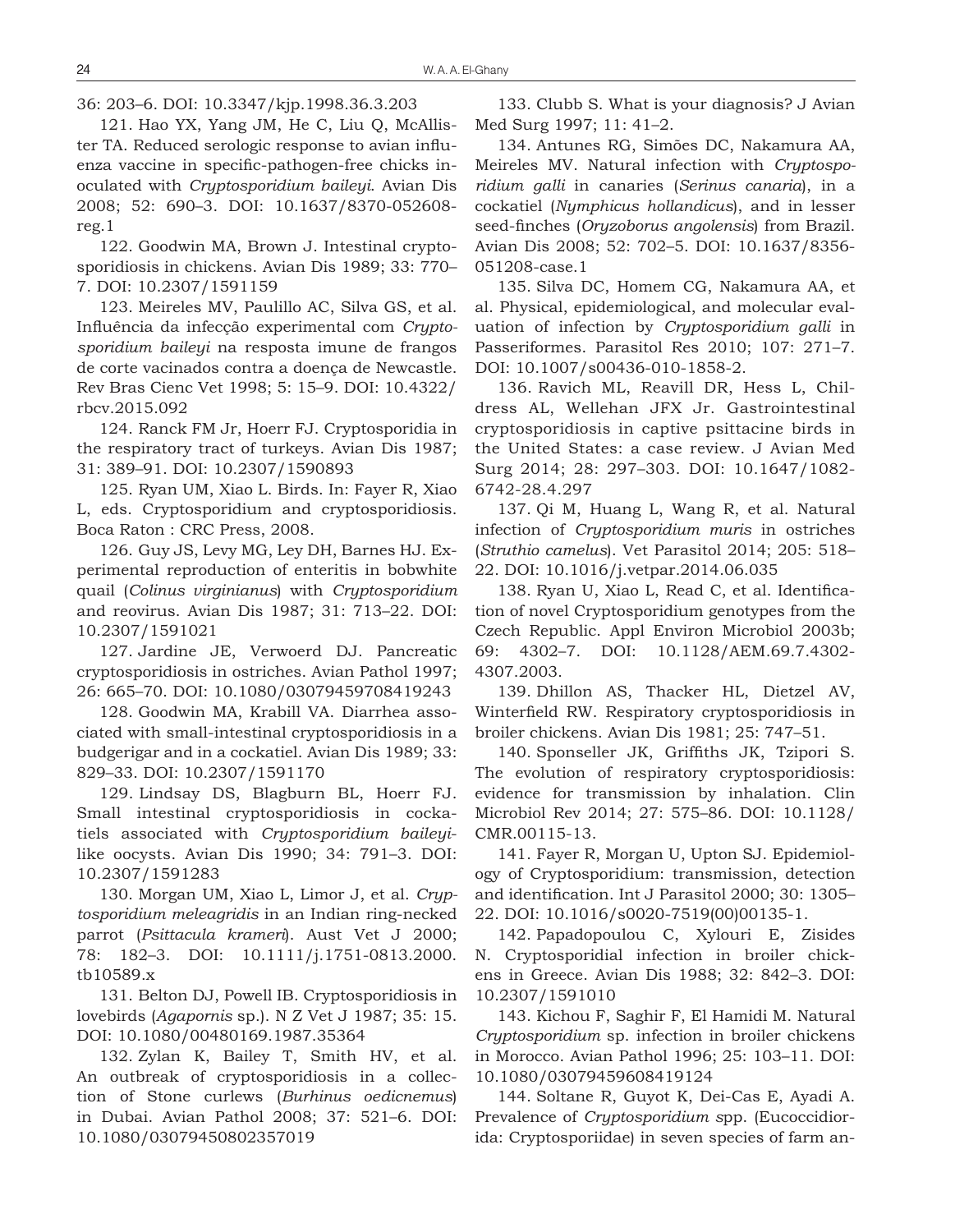imals in Tunisia. Parasite 2007; 14: 335–8. DOI: 10.1051/parasite/2007144335

145. Sevinc F, Irmak K, Sevinc M. The prevalence of *Cryptosporidium parvum* infection in the diarrhoiec and non- diarrheic calves. Revue Méd Vét 2003; 154: 357–61.

146. Gabr NS, Abdellatif MZM, ElHafeez EHA, Rabou RAM. Comparison between Elisa and various stains techniques in laboratory diagnosis of cryptosporidiosis. J Egypt Soc Parasitol 2014; 44: 509–16. DOI: 10.12816/jesp.2014.90410

147. Itakura C, Goryo M, Umemura T. Cryptosporidial infection in chickens. Avian Pathol 1984; 13: 487–99. DOI: 10.1080/03079458408418550

148. Shemshadi B, Bahadori SR, Mozafari A. Study on cryptosporidiosis incidence in broilers in Garmsar region, Iran. Comp Clin Pathol 2011; 20: 143–9. DOI: 10.1007/s00580-010-0970-0

149. Sonzogni-Desautels K, Di Lenardo TZ, Renteria AE, et al. A protocol to count Cryptosporidium oocysts by flow cytometry without antibody staining. PLoS Negl Trop Dis 2019; 13(3): e0007259. DOI: 10.1371/journal.pntd.0007259.

150. Farrington M, Winters S, Walker C, Miller R, Rubenstein D. Cryptosporidium antigen detection in human feces by reverse passive hemagglutination assay. J Clin Microbiol 1994; 32: 2755– 9. DOI: 10.1128/jcm.32.11.2755-2759.1994

151. Ndao M. Diagnosis of parasitic diseases: old and new approaches. Interdiscip Perspect Infect Dis 2009; 2009: e278246. DOI: 10.1155/2009/278246

152. Fereig RM, Abdelbaky HH, Ihara F, Nishikawa Y. Development and evaluation of the first immunochromatographic test that can detect specific antibodies against *Cryptosporidium parvum*. Acta Trop 2018; 185: 349–56. DOI: 10.1016/j.actatropica.2018.06.019

153. Hassanein SM, Abd-El-Latif MM, Hassanin OM, Abd-El-Latif LM, Ramadan NI. Cryptosporidium gastroenteritis in Egyptian children with acute lymphoblastic leukemia: Magnitude of the problem. Infection 2012; 40: 279–84. DOI: 10.1007/s15010-011-0230-5

154. Fereig RM, AbouLaila MR, Mohamed SG, et al. Serological detection and epidemiology of *Neospora caninum* and *Cryptosporidium parvum* antibodies in cattle in southern Egypt. Acta Trop 2016; 162: 206–11. DOI: 10.1016/j.actatropica.2016.06.032

155. Masatani T, Fereig RM, Otomaru K, et al. Seroprevalence of *Cryptosporidium parvum* and *Neospora caninum* in cattle in the southern Kyushu region of Japan. Parasitol Int 2018; 67: 763– 7. DOI: 10.1016/j.parint.2018.08.001

156. Amar CF, Dear PH, McLauchlin J. Detection and identification by real time PCR-RFLP analyses of Cryptosporidium species from human feces. Lett Appl Microbiol 2004; 38: 217–22. DOI: 10.1111/j.1472-765X.2004.01473.x

157. Xiao L, Escalante L, Yang C. Phylogenetic analysis of Cryptosporidium parasites based on the small-subunit rRNA gene locus. Appl Environ Microbiol 1999; 65: 1578–83. DOI: 10.1128/ aem.65.4.1578-1583.1999

158. Mahfouz ME, Mira N, Amer S. Prevalence and genotyping of Cryptosporidium spp. in farm animals in Egypt. J Vet Med Sci 2014; 76: 1569– 75. DOI: 10.1292/jvms.14-0272

159. Spano F, Putignani L, McLauchlin J. PCR-R-FLP analysis of the Cryptosporidium oocyst wall protein (COWP) gene discriminates between *C. wrairi* and *C. parvum*, and between *C. parvum* isolates of human and animal origin. FEMS Microbiol Lett 1997; 150: 209–17. DOI: 10.1016/s0378-1097(97)00115-8

160. Jex AR, Gasser RB. Genetic richness and diversity in *C. hominis* and *C. parvum* reveals major knowledge gaps and a need for the application of Bnext generation technologies research review. Biotechnol Adv 2010; 28: 17–26. DOI: 10.1016/j. biotechadv.2009.08.003

161. de Graaf DC, Vanopdenbosch E, Ortega-Mora LM, Abbassi H, Peeters JE. A review of the importance of cryptosporidiosis in farm animals. Int J Parasitol 1999; 29: 1269–87. DOI: 10.1016/ s0020-7519(99)00076-4

162. Amer S, Honma H, Ikarashi M, et al. Cryptosporidium genotypes and subtypes in dairy calves in Egypt. Vet Parasitol 2010; 169: 382–6. DOI: 10.1016/j.vetpar.2010.01.017

163. Ibrahim MA, Abdel-Ghany AE, Abdel-Latef GK, Abdel-Aziz SA, Aboelhadid SM. Epidemiology and public health significance of Cryptosporidium isolated from cattle, buffaloes, and humans in Egypt. Parasitol Res 2016; 115: 2439–48. DOI: 10.1007/s00436-016-4996-3

164. Alagappan A, Bergquist PL, Ferrari BC. Development of a two-color fluorescence in situ hybridization technique for species-level identification of human-infectious Cryptosporidium spp. Appl Environ Microbiol 2009; 75: 5996–8. DOI: 10.1128/AEM.00643-09

165. Wong YP, Othman S, Lau YL, Radu S, Chee HY. Loop-mediated isothermal amplification (LAMP): a versatile technique for detection of mi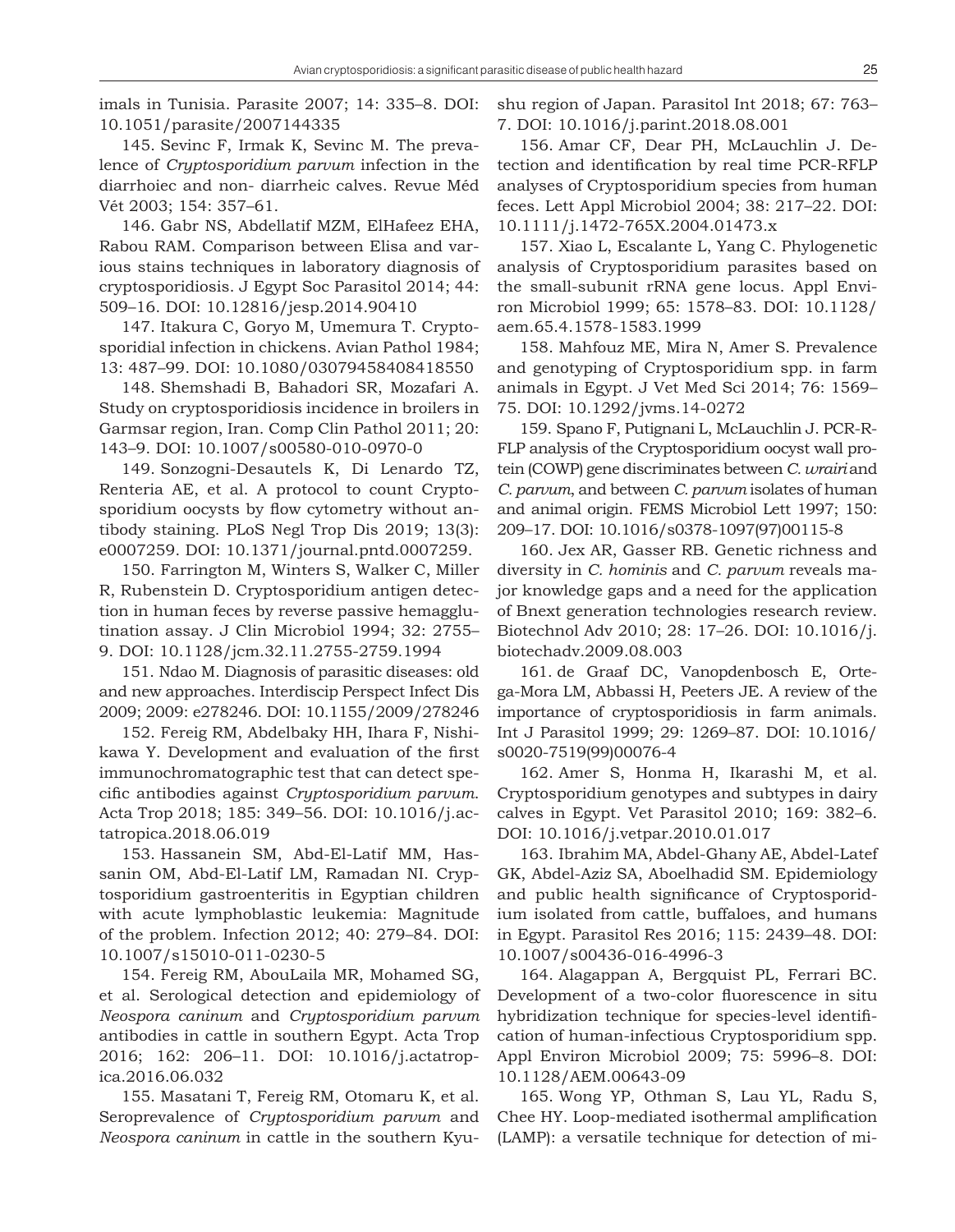cro-organisms. J Appl Microbiol 2018; 124: 626– 43. DOI: 10.1111/jam.13647

166. Fayer R, Ungar BLP. *Cryptosporidium* spp. and cryptosporidiosis. Microbiol Rev 1986; 50: 458–83.

167. Abou-Eisha AM. Cryptosporidial infection in man and farm animals in Ismailia governorate. Vet Med J Giza 1994; 42: 107–11.

168. Abou-Eisha AM, Hussein MM, Abdel-Aal AA, Saleh RE. Cryptosporidium in drinking water sources and its zoonotic importance. Minufiya Vet J 2000; 1: 101–6.

169. Xiao L, Ryan U. Cryptosporidium. In: Xiao L, Ryan U, eds. Biology of foodborne parasites. Boca Raton : CRC Press, 2015: 77–95.

170. Preiser G, Preiser L, Madeo L. An outbreak of cryptosporidiosis among veterinary science students who work with calves. J Am Coll Health 2003; 51: 213–5. DOI: 10.1080/07448480309596353

171. Gait R, Soutar RH, Hanson M, Fraser C, Chalmers R. Outbreak of cryptosporidiosis among veterinary students. Vet Rec 2008; 162: 843–5. DOI: 10.1136/vr.162.26.843

172. Graczyk TK, Fayer R, Cranfield MR. Zoonotic transmission of *Cryptosporidium parvum:* implications for waterborne cryptosporidiosis. Parasitol Today 1998; 13: 348–51. DOI: 10.1016/ s0169-4758(97)01076-4

173. Graczyk TK, Majewska AC, Schwab KJ. The role of birds in dissemination of human waterborne enteropathogens. Trends Parasitol 2008; 24: 55–9. DOI: 10.1016/j.pt.2007.10.007

174. Plutzer J, Tomor B. The role of aquatic birds in the environmental dissemination of human pathogenic *Giardia duodenalis* cysts and *Cryptosporidium* oocysts in Hungary. Parasitol Int 2009; 58: 227–31. DOI: 10.1016/j. parint.2009.05.004

175. Wong SSY. The sick returned traveller. Top Updat Hong Kong Coll Pathol 2016; 11: 1–10.

176. Chen XM, Keitely JS, Paya CV, Larusso NF. Cryptosporidiosis. N Engl J Med 2002; 346: 1723–31. DOI: 10.1056/nejmra013170

177. Thomson S, Hamilton CA, Hope JC, et al. Bovine cryptosporidiosis: impact, host-parasite interaction and control strategies. Vet Res 2017; 48: 42. DOI: 10.1186/s13567-017-0447-0

178. Morgan-Ryan UM, Fall A, Ward LA, et al. *Cryptosporidium hominis* n. sp. (Apicomplexa: Cryptosporidiidae) from Homo sapiens. J Eukaryot Microbiol 2002; 49: 433–40. DOI: 10.1111/ j.1550-7408.2002.tb00224.x

179. Chappell CL, Okhuysen PC, Langer-Curry RC, et al. *Cryptosporidium meleagridis* infectivity in healthy adult volunteers, Am J Trop Med Hyg 2011; 85: 238–42. DOI: 10.4269/ ajtmh.2011.10-0664

180. Xiao L. Molecular epidemiology of cryptosporidiosis: an update. Exp Parasitol 2010; 124: 80–9. DOI: 10.1016/j.exppara.2009.03.018

181. Xiao L, Feng Y. Zoonotic cryptosporidiosis. FEMS Immunol Med Microbiol 2008; 52: 309– 23. DOI: 10.1111/j.1574-695x.2008.00377.x

182. Chalmers RM, Giles M. Zoonotic cryptosporidiosis in the UK: challenges for control. J Appl Microbiol 2010; 109: 1487–97. DOI: 10.1111/j.1365-2672.2010.04764.x

183. Elwin K, Hadfield SJ, Robinson G, Chalmers RM. The epidemiology of sporadic human infections with unusual cryptosporidia detected during routine typing in England and Wales, 2000–2008. Epidemiol Infect 2012; 140: 673–83. DOI: 10.1017/s0950268811000860

184. Insulander M, Silverlas C, Lebbad M, et al. Molecular epidemiology and clinical manifestations of human cryptosporidiosis in Sweden. Epidemiol Infect 2013; 141: 1009–20. DOI: 10.1017/ s0950268812001665

185. Steiner KL, Ahmed S, Gilchrist CA, et al. Species of cryptosporidia causing subclinical infection associated with growth faltering in rural and urban Bangladesh: a birth cohort study. Clin Infect Dis 2018; 67: 1347–55. DOI: 10.1093/cid/ ciy310

186. Stensvold CR, Beser J, Axén C, Lebbad M. High applicability of a novel method for gp60 based subtyping of *Cryptosporidium meleagridis*. J Clin Microbiol 2014; 52: 2311–9. DOI: 10.1128/ JCM.00598-14

187. Korpe PS, Gilchrist C, Burkey C, et al. Case-control study of Cryptosporidium transmission in Bangladeshi households. Clin Infect Dis 2019; 68: 1073–9. DOI: 10.1093/cid/ciy593

188. Messenger AM, Barnes AN, Gray GC. Reverse zoonotic disease transmission (zooanthroponosis): a systematic review of seldom-documented human biological threats to animals. PLoS One 2014; 9: e89055. DOI: 10.1371/journal.pone.0089055

189. Aldeyarbi HM, El-Ezz NM, Karanis P. Cryptosporidium and cryptosporidiosis: the African perspective. Environ Sci Pollut Res 2016; 23: 13811–21. DOI: 10.1007/s11356-016-6746-6

190. Kotloff KL, Nataro JP, Blackwelder WC,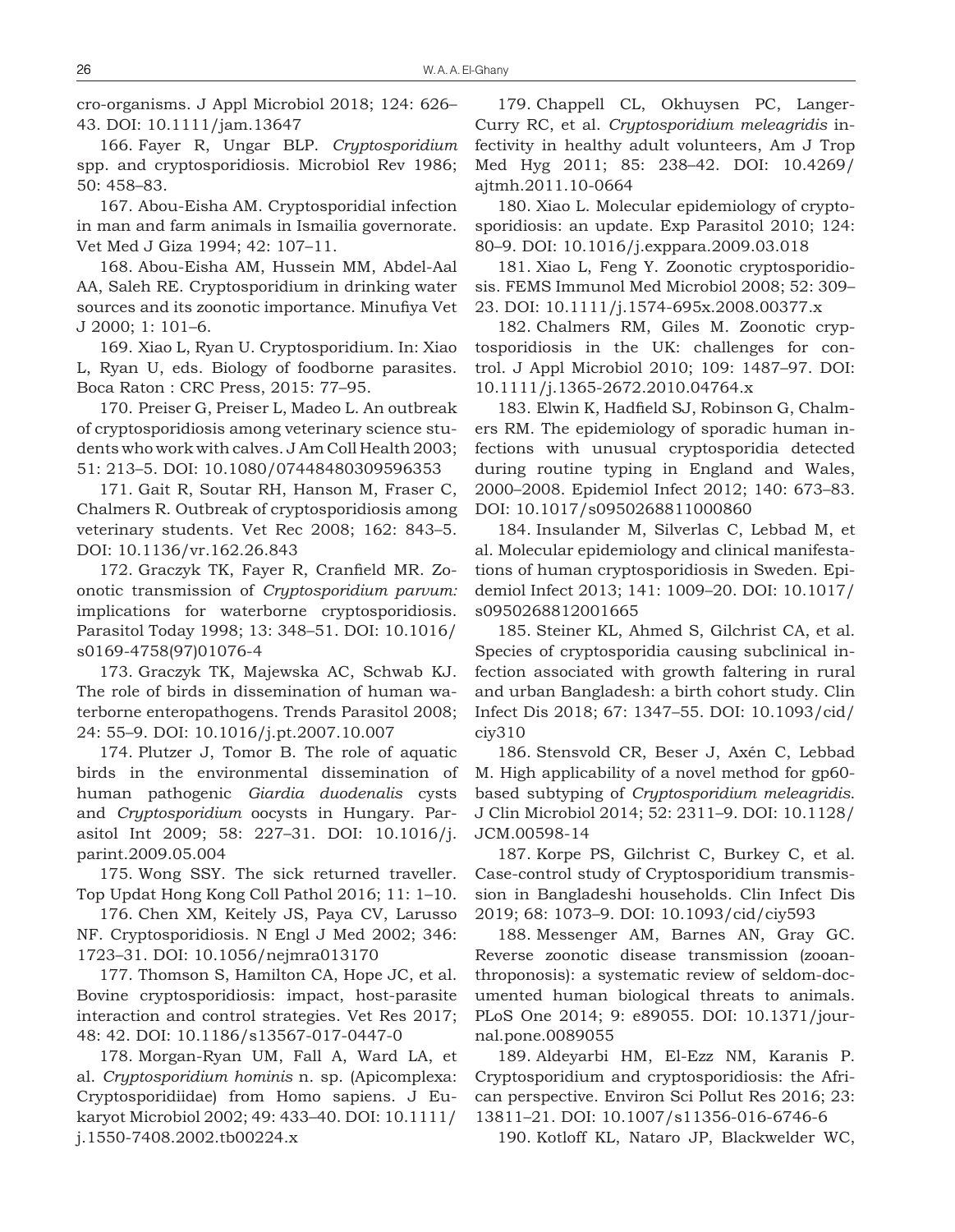et al. Burden and aetiology of diarrhoeal disease in infants and young children in developing countries (The Global Enteric Multicenter Study, GEMS): a prospective, case-control study. Lancet 2013; 382: 209–22. DOI: 10.1016/s0140- 6736(13)60844-2

191. Gabr NS, Ahmad AK, Belal US, Abdel-Hafeez EH, Abd Rabou RAM. Prevalence of *Cryptosporidium* species in human faecal specimens in Minia Governorate, Egypt. Malaysian J Med Res 2018; 29: 225–9.

192. Abdel-Hafeez EH, Ahmad AK, Ali BA, Moslam FA. Opportunistic parasites among immunosuppressed children in Minia District, Egypt. Korean J Parasitol 2012; 50: 57–62. DOI: 10.3347/ kjp.2012.50.1.57

193. Helmy YA, Krucken J, Nockler K, von Samson-Himmelstjerna G, Zessin KH. Molecular epidemiology of *Cryptosporidium* in livestock animals and humans in the Ismailia province of Egypt. Vet Parasitol 2013; 193: 15–24. DOI: 10.1016/j.vetpar.2012.12.015

194. Naser ME, Younis MS, Bayoumi IR, et al. Evaluation of nanogold-beads-based enzyme-linked immunosorbent assay for detection of Cryptosporidium antigen in stool samples of diarrheic patients. Benha Med J 2017; 34: 88–92. DOI: 10.4103/bmfj.bmfj\_109\_17

195. Mousa KM, Abdel-Tawab AH, Khalil HH, El-Hussieny NA. Diarrhea due to parasites particularly *Cryptosporidium parvum* in great Cairo, Egypt. J Egypt Soc Parasitol 2010; 40: 439–50.

196. Abdel-Maboud AI, Rossignol JF, El-Kady MS, Mostafa MS, Kabil SM. Cryptosporidiosis in Benha, study of some recent modalities in diagnosis and treatment. J Egypt Soc Parasitol 2000; 30: 717–25.

197. Ali MS, Mahmoud LA, Abaza BE, Ramadan MA. Intestinal spore-forming protozoa among patients suffering from chronic renal failure. J Egypt Soc Parasitol 30: 93–100.

198. Shoukry NM, Dawoud HA, Haridy FM. Studies on zoonotic cryptosporidiosis parvum in Ismailia Governorate, Egypt. J Egypt Soc Parasitol 2009; 39: 479–88.

199. Hassan SI, Sabry H, Amer NM, et al. Incidence of cryptosporidiosis in immunodeficient cancer patients in Egypt. J Egyptian Soc Parasitol 2002; 32: 33–46.

200. Antonios SN, Tolba OA, Othman AA, Saad MA. A preliminary study on the prevalence of parasitic infections in immunocompromised children. J Egypt Soc Parasitol 2010; 40: 617–30.

201. El-Badry AA, Al-Antably ASA, Hassan MA, Hanafy NA, AbuSarea EY. Molecular seasonal, age and gender distributions of Cryptosporidium in diarrhoeic Egyptians: distinct endemicity. Eur J Clin Microbiol 2015; 34(12): 2447–53. DOI: 10.1007/s10096-015-2502-y

202. Chako CZ, Tyler JW, Schultz LG, Chiguma L, Beerntsen BT. Cryptosporidiosis in people: it's not just about the cows. J Vet Intern Med 2010; 24: 37–43. DOI: 10.1111/j.1939- 1676.2009.0431.x

203. Joachim A. Human cryptosporidiosis: an update with special emphasis on the situation in Europe. J Vet Med B Infect Dis Vet Public Health 2004; 51: 251–9. DOI: 10.1111/j.1439- 0450.2004.00765.x

204. Barbee SL, Weber DJ, Sobsey MD, Rutala WA. Inactivation of *Cryptosporidium parvum* oocyst infectivity by disinfection and sterilization processes. Gastrointest Endosc 1999; 49: 605–11. DOI: 10.1016/s0016-5107(99)70389-5

205. Semenza JC, Nichols G. Cryptosporidiosis surveillance and water-borne outbreaks in Europe. Eur Commun Dis Bull 2007; 12: 120–3. DOI: 10.2807/esm.12.05.00711-en

206. Guerrant RL. Cryptosporidiosis: an emerging, highly infectious threat. Emerg Infect Dis 1997; 3: 51–7. DOI: 10.3201/eid0301.970106

207. King B, Fanok S, Phillips R, Swaffer B, Monis P. Integrated Cryptosporidium assay to determine oocyst density, infectivity, and genotype for risk assessment of source and reuse water. Appl Environ Microbiol 2015; 81: 3471–81. DOI: 10.1128/AEM.00163-15

208. Lindsay DS, Blagburn BL, Sundermann CA, Ernest JA. Chemoprophylaxis of cryptosporidiosis in chickens, using halofuginone, salinomycin, lasalocid, or monensin. Am J Vet Res 1987; 48: 354–5.

209. Shahiduzzaman M, Daugschies A. Therapy and prevention of cryptosporidiosis in animals. Vet Parasitol 2012; 188: 203–14. DOI: 10.1016/j.vetpar.2012.03.052

210. Hassan D, Farghali M, Eldeek H, et al. Antiprotozoal activity of silver nanoparticles against *Cryptosporidium parvum* oocysts: new insights on their feasibility as a water disinfectant. J Microbiol Meth 2019; 165: 105698. DOI: 10.1016/j.mimet.2019.105698

211. Aly I, Taher H, El-Feky F. Efficacy of low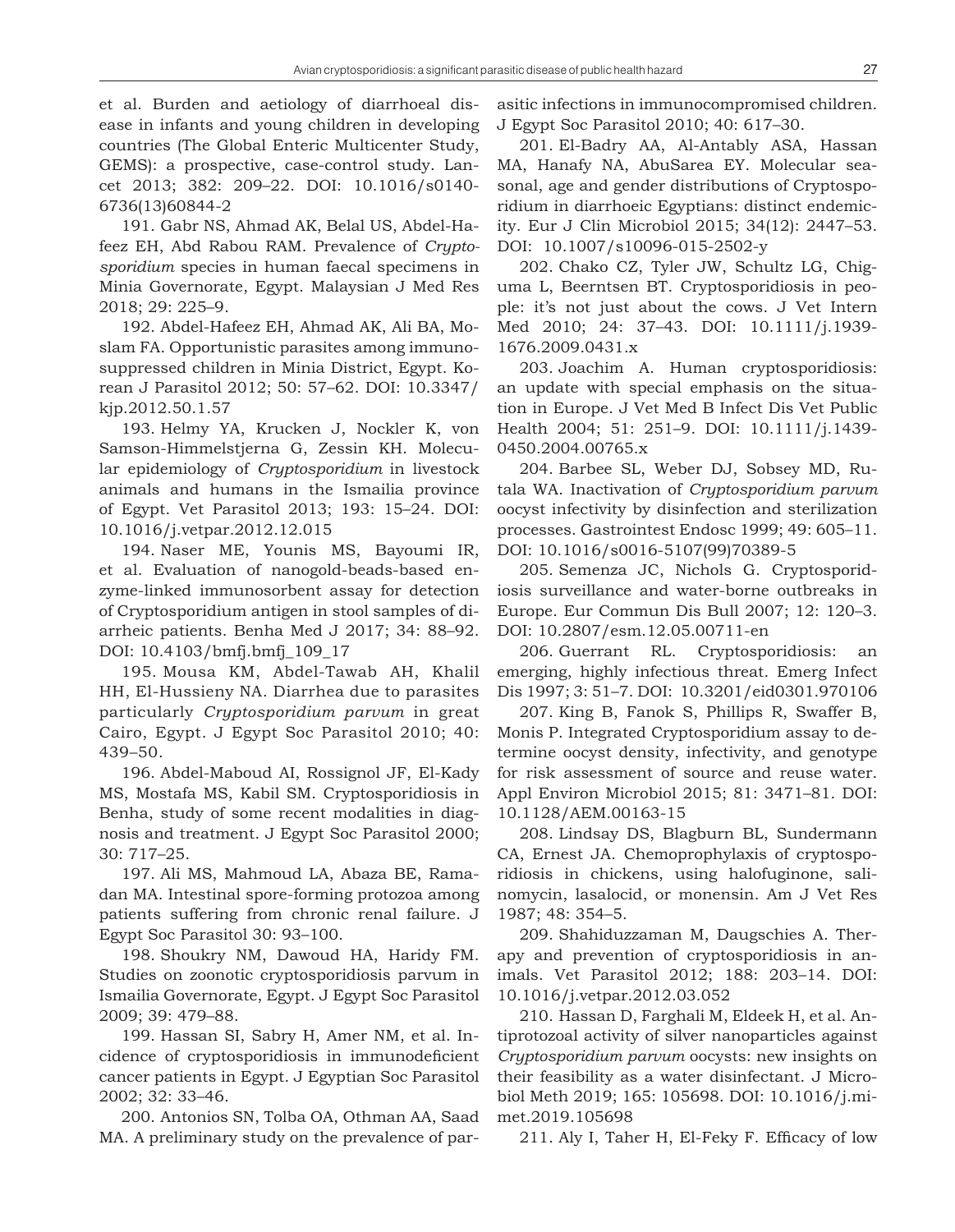and high dose of paromomycin sulfate for treatment of cryptosporidiosis in immunosuppressed infected-mice. Global Vet 2015; 15: 137–43.

212. Abdel Megeed KN, Hammam AM, Morsy GH, Khalil FM. Control of cryptosporidiosis in buffalo calves using garlic (*Allium sativum*) and nitazoxanide with special reference to some biochemical parameters. Global Vet 2015; 14: 646– 55.

213. Carey CM, Lee H, Trevors JT. Biology, persistence and detection of *Cryptosporidium parvum* and *Cryptosporidium hominis* oocyst. Water Res 2003; 38: 818–32. DOI: 10.1016/j. watres.2003.10.012

214. Ryan UNA, Fayer R, Xiao L. C*ryptosporidium* species in humans and animals: current understanding and research needs. Parasitology 2014; 141: 1667–85. DOI: 10.1017/ s0031182014001085

215. Acikgoz Y, Ozkaya O, Bek K, et al. Cryptosporidiosis: a rare and severe infection in a pediatric renal transplant recipient. Pediatr Transplant 2012; 16: E115–9. DOI: 10.1111/j.1399-3046.2011.01473.x

216. Wei A, Shibamoto T. Antioxidant/lipoxygenase inhibitory activities and chemical compositions of selected essential oils. J Agric Food Chem 2010; 58: 7218–25. DOI: 10.1021/jf101077s

217. Abouel-Nour MF, El-Shewehy DMM, Hamada SF, Morsy TA. The efficacy of three medicinal plants; garlic, ginger and mirazid and a chemical drug metronidazole against *Cryptosporidium parvum*: II- histological changes. J Egypt Soc Parasitol 2016; 46: 185–200. DOI: 10.12816/0026164

218. Kim HC, Healey JM. Effects of pine bark extract administered to immunosuppressed adult mice infected with *Cryptosporidium parvum*. Am J Chin Med 2001; 29: 469–75. DOI: 10.1142/ s0192415x01000484

219. Wahba AA. Studies on efficacy of garlic extract on cryptosporidiosis in experimentally infected mice. Egypt J Agric Res 2003; 81: 795–805.

220. Abu El Ezz NMT, Khalil AM, Shaapan RM. Therapeutic effect of onion (*Allium cepa*) cinnamon (*Cinnamomum zeylanicum*) oils on cryptosporidiosis in experimentally infected mice. Global Vet 2001; 7: 179–83.

221. Gaafar MR. Efficacy of *Allium sativum* (garlic) against experimental cryptosporidiosis. Alex J Med 2011; 48: 59-66.

222. Toulah FH, El-Shafei AA, Al-Rashidi HS. Evaluation of garlic plant and indinavir drug efficacy in the treatment of cryptosporidiosis in experimentally immune-suppressed rats. J Egypt Soc Parasitol 2012; 42: 321–8. DOI: 10.12816/0006320

223. Nasir A, Avais M, Khan MS, et al. Treating *Cryptosporidium parvum* infection in calves. J Parasitol 2013; 99: 715–7. DOI: 10.1645/12- 42.1

224. Zaki WM, El-Amir YO. Therapeutic efficacy of a cysteine proteases inhibitor (phenyl vinyl sulfone) either alone or combined with *Nigella sativa* on experimental cryptosporidiosis. J Egypt Soc Parasitol 2018; 48: 165–74. DOI: 10.12816/ JESP.2018.77484

225. Sadek HA, Abdel-Rahman SM, Bakir HY, et al. The potential convention of garlic and black seed different extracts as an effective treatment of *Cryptosporidium* spp.: an experimental study. J Egypt Soc Parasitol 2020; 50: 613–21. DOI: 10.12816/JESP.2020.131094

226. Fareed G, Scolaro M, Jordan W, Sanders N. The use of a high-dose garlic preparation for the treatment of *Cryptosporidium parvum* diarrhea. Int Conf AIDS 1996; 11: 288–97.